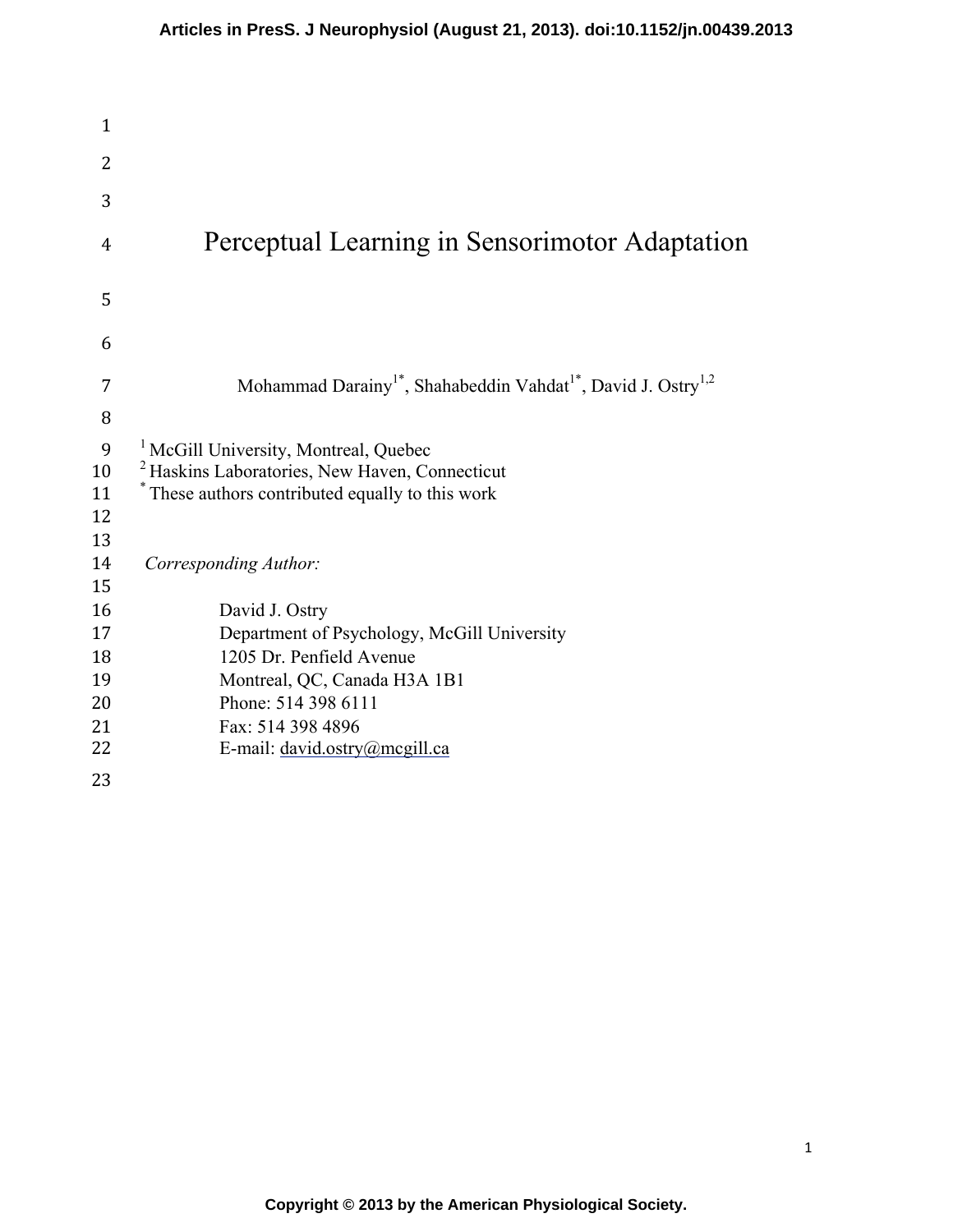## **Abstract**

Motor learning often involves situations in which the somatosensory targets of movement are, at least initially, poorly defined, as for example, in learning to speak or learning the feel of a proper tennis serve. Under these conditions, motor skill acquisition presumably requires perceptual as well as motor learning. That is, it engages both the progressive shaping of sensory targets and associated changes in motor performance. In the present paper, we test the idea that perceptual learning alters somatosensory function and in so doing produces changes to human motor performance and sensorimotor adaptation. Subjects in these experiments undergo perceptual training in which a robotic device passively moves the subject's arm on one of a set of fan shaped trajectories. Subjects are required to indicate whether the robot moved the limb to the right or the left and feedback is provided. Over the course of training both the perceptual boundary and acuity are altered. The perceptual learning is observed to improve both the rate and extent of learning in a subsequent sensorimotor adaptation task and the benefits persist for at least 24 hours. The improvement in the present studies varies systematically with changes in perceptual acuity and is obtained regardless of whether the perceptual boundary shift serves to systematically increase or decrease error on subsequent movements. The beneficial effects of perceptual training are found to be substantially dependent upon reinforced decision-making in the sensory domain. Passive-movement training on its own is less able to alter subsequent learning in the motor system. Overall, this study suggests perceptual learning plays an integral role in motor learning.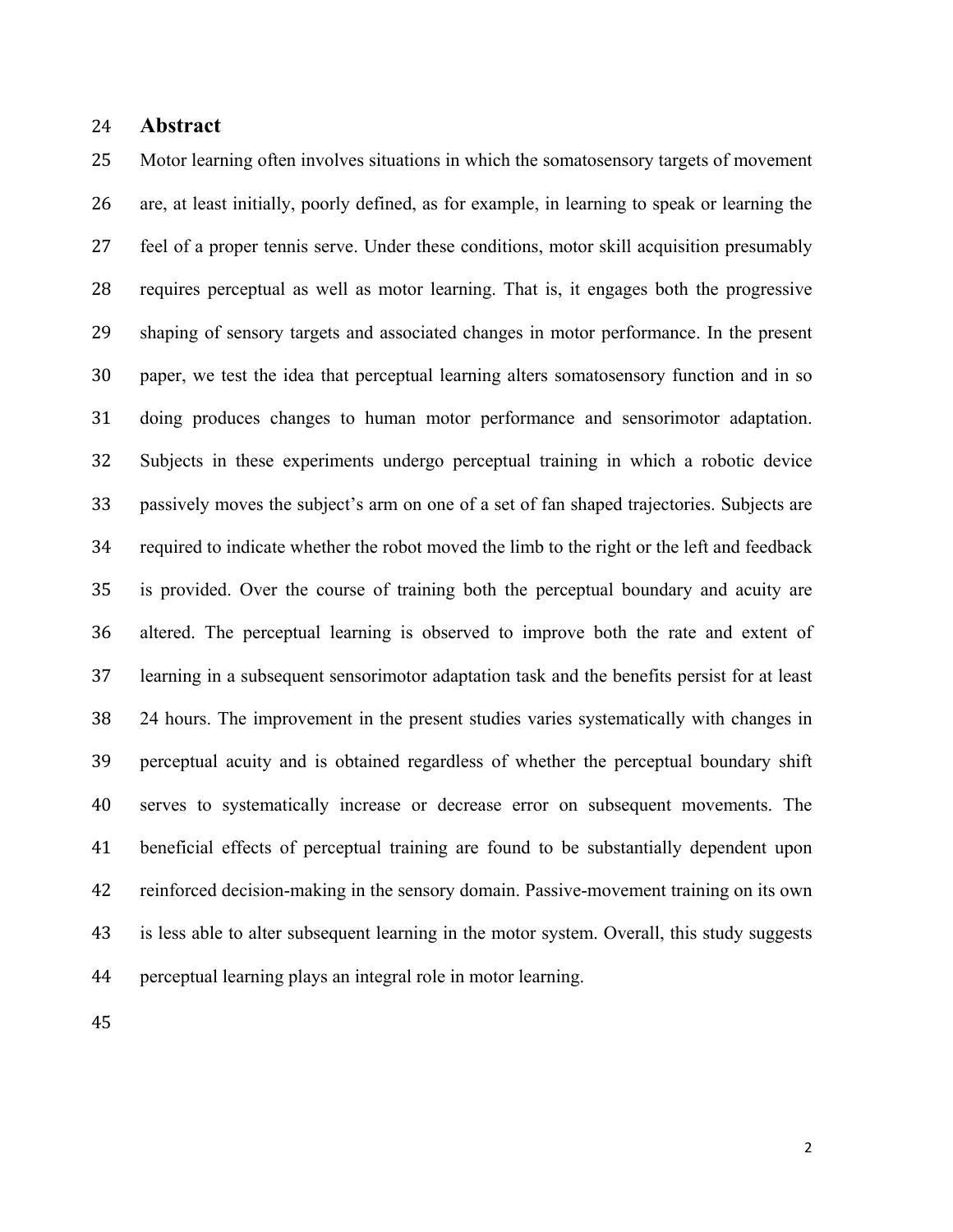# **Introduction**

Motor learning is typically studied in the laboratory using sensorimotor adaptation tasks in which well-defined sensory targets are perturbed experimentally so as to study the characteristics of the subsequent adaptation. Procedures of this sort are used widely, for studies of visuomotor adaptation (Krakauer et al., 1999), for force-field learning (Shadmehr and Mussa-Ivaldi, 1994) and for prism adaptation (Held and Hein, 1958). However much of initial skill learning involves situations in which the somatosensory targets of movement are poorly defined. Under these circumstances it is likely that perceptual experience and feedback, rather than the well-studied situations involving error-based learning, play a primary role in early learning by providing specificity to sensory targets and enabling subsequent sensorimotor adaptation.

There has been recent interest in the idea that factors other than sensory error contribute to human motor learning. Diedrichsen et al. (2010) show that movement repetition, in the absence of load and the absence of error, alters the extent of subsequent force field adaptation. Huang et al. (2011) show that there is a benefit to movement repetition, which is separate from that related to sensory-error, in the context of visuomotor adaptation. Izawa and Shadmehr (2011) show that reward and reinforcement on their own are capable of producing sensorimotor adaptation. Together these studies document the involvement in motor learning of mechanisms other than those typically associated with error-based adaptation. However, it is unclear whether the effects observed in these procedures that entail reinforcement and repetition result from benefits to sensory or motor function or the two in combination. In the present study, we have separated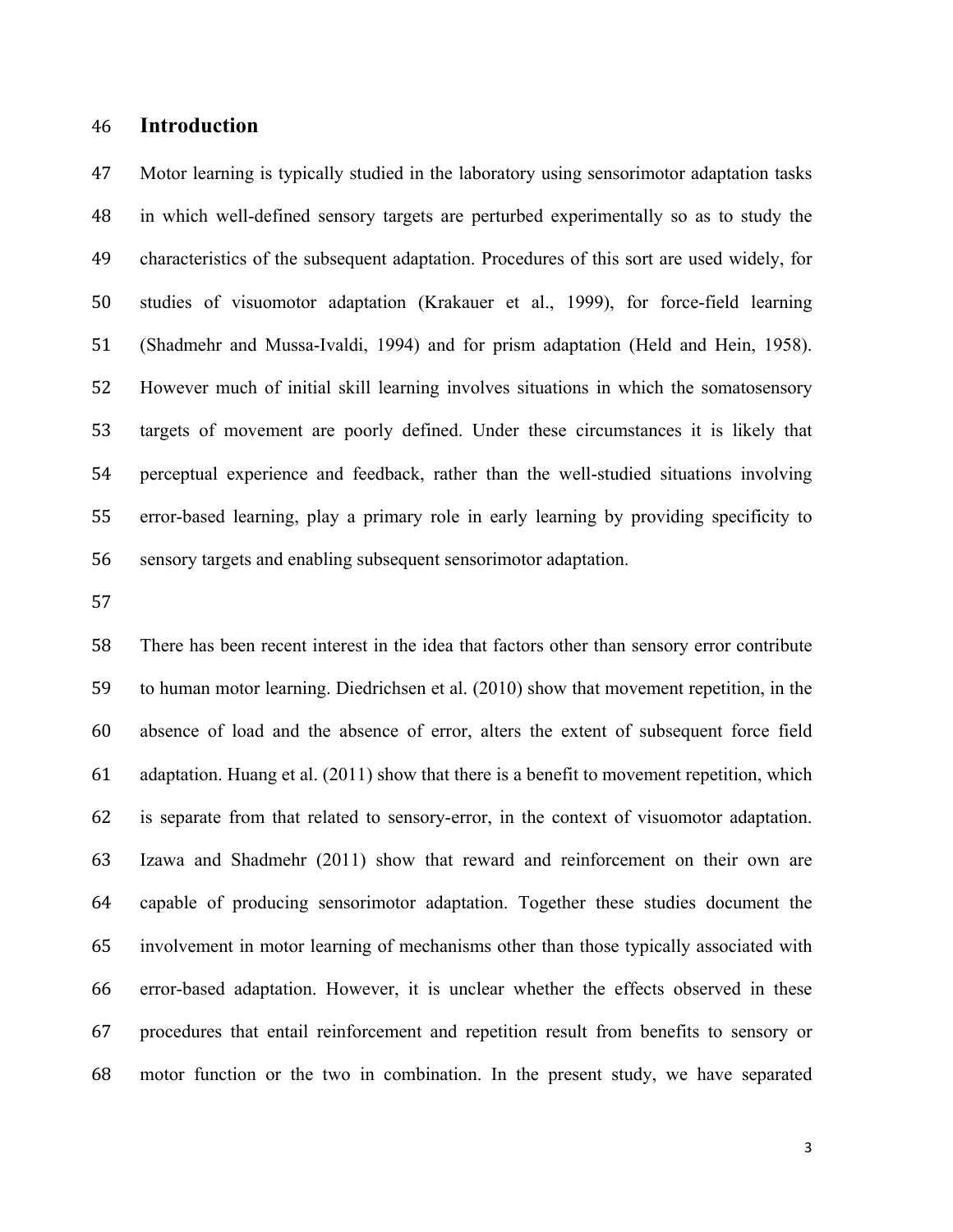experimental manipulations of perceptual and motor function in time so as to assess the contribution to motor learning of somatosensory perceptual training. We find that perceptual learning even in the absence of active movement produces systematic changes to error-based learning.

There have been previous studies that have examined the effects of sensory training on subsequent somatosensory (Carey et al., 2002; Pleger et al., 2003) and motor performance (Carel et al., 2000; Lotze et al., 2003; Lewis and Byblow, 2004). However, the possibility that perceptual learning contributes directly to motor learning has been little explored. In a study by Rosenkrantz and Rothwell (2012) it was found that somatosensory discrimination training increased the excitability of primary motor cortex and improved measures of human motor learning. In Wong and Gribble (2012) it was reported that passive movement of the arm along a desired trajectory increased the extent of motor learning. In Vahdat et al. (2012) it is seen that perceptual learning results in changes to motor areas of the brain suggesting that changes that occur in motor systems during motor skill acquisition may be partially attributable to perceptual learning.

In the present paper, we ask if sensory training can result in perceptual change that is reflected in subsequent sensorimotor adaptation. We hypothesize that perceptual training helps to shape the sensory targets that guide motor learning. We will use the term sensory target or goal as a label to indicate a trajectory or vector of desired sensory values, a sensory plan that serves to regulate the generation of movements. We show that somatosensory feedback can shift the sensed position of the limb and improve perceptual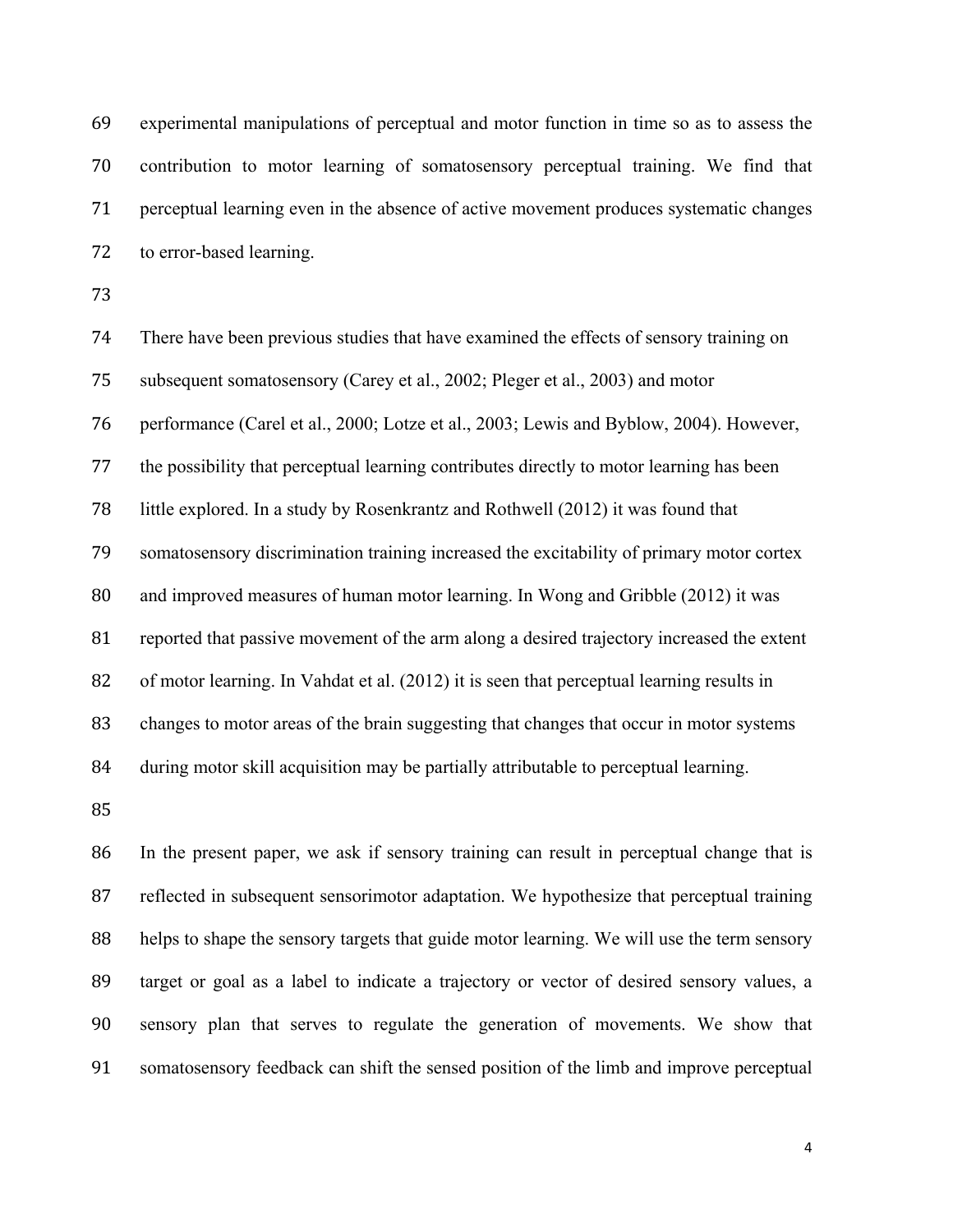acuity. We find that the sensory changes that result from this procedure can affect both the rate and the extent of motor learning, regardless of whether the perceptual training serves to increase or decrease movement related error. Our findings suggest that perceptual learning plays an integral role in motor learning and sensorimotor adaptation.

#### **Materials and Methods**

**Subjects and Experimental Conditions:** 72 healthy right-handed subjects (29 male, 43 female, ages 18 to 45) participated in our experiments. Subjects were excluded prior to testing if they had participated previously in studies of force-field learning. All subjects were briefed on the experiment and signed a written consent form. The Institutional Review Board of McGill University approved all the experimental procedures.

The experiments involved a behavioral task in which subjects were seated in front of a two-degree of freedom robotic arm (In Motion2, Interactive Motion Technologies) and held the handle of the robot with their right hand. Seat height was adjusted for each subject so as to have 70 degrees of shoulder abduction. An air sled supported the subject's arm and seat straps were used to restrain the subject's trunk. A semi-silvered mirror placed just below eye level was used to project the target and hand position. The mirror blocked vision of the arm and the robot handle. Two 16 bit optical encoders at the robot's joints provided the position of the hand (Gurley Precision Instruments). Applied forces were measured using a force-torque sensor (ATI Industrial Automation) that was mounted below the robot handle.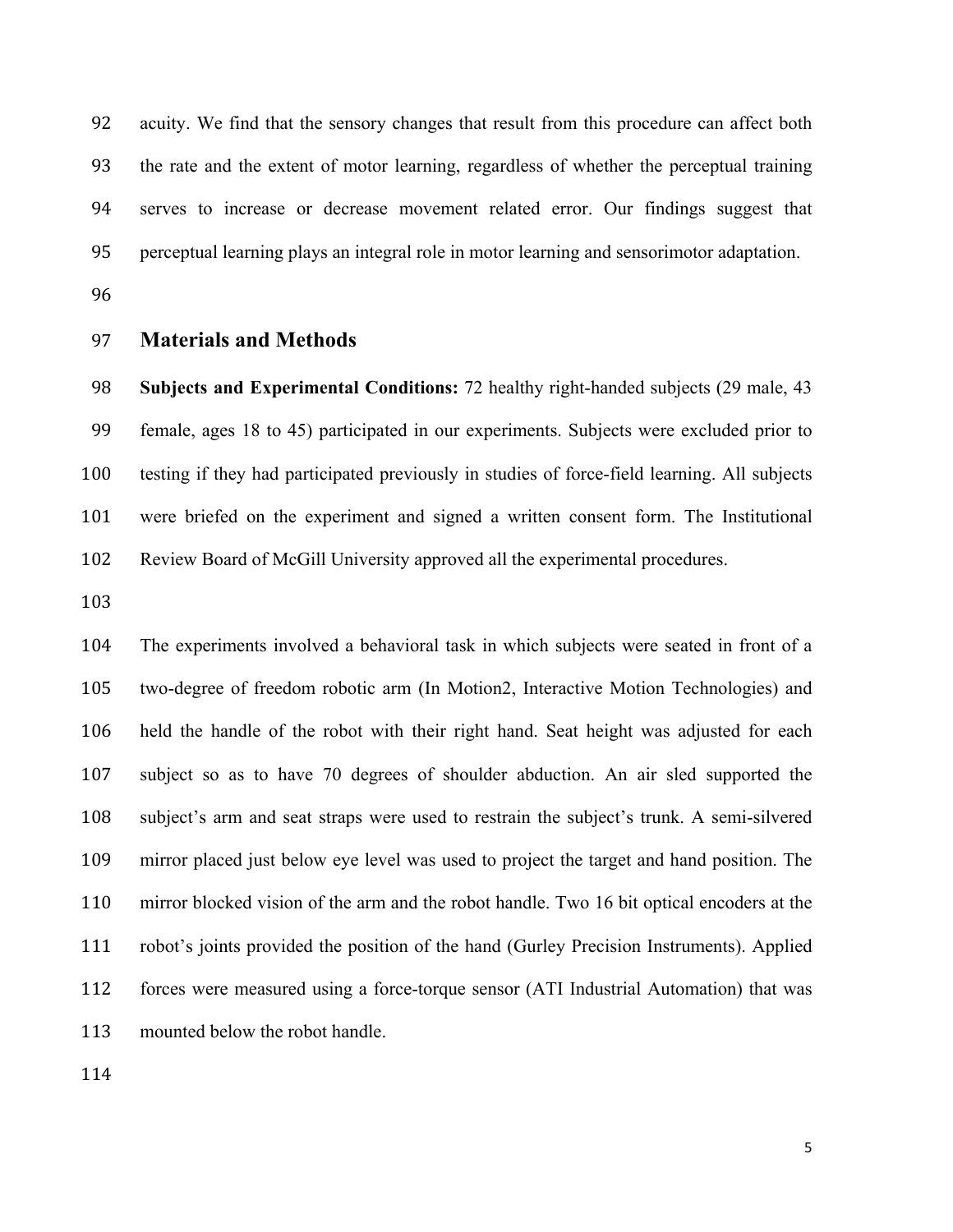Subjects in the main experiment were randomly assigned to one of four different 116 conditions (Figure 1). For the first three groups of subjects ( $n = 14$  subjects in each case), the experiment was completed in a single session. The experiment begins with null field trials to establish a movement baseline. In these trials, the robot applies no forces to the subjects' hand. These are followed by a sensory training procedure. Afterwards, subjects repeat a second set of null field movements, and then two sets of force-field learning trials.

In all trials involving reaching movements (both null and force field conditions), subjects moved from a start position to an end position. The start position was approximately 25 cm from subject's chest along the body midline. Two circles, 1.5 cm in diameter, represented movement start and end points. The target position was 15 cm from the start in the sagittal plane. A smaller yellow circle (.5 cm in diameter) provided feedback of hand position. Subjects were asked to move as straight as possible. Subjects were instructed to finish each movement in 700 ms following a visual cue. This duration was chosen as it is similar in magnitude to that of normal reaching movements of comparable amplitude. After completion of each trial, visual feedback of movement speed was provided. However, no trials were removed for movements faster or slower than the required duration. Visual feedback of the target and hand position was removed as soon as the subject left the start position. The target and cursor position reappeared at the end of movement. Subjects were instructed not to correct any end-point error when visual feedback was reintroduced. At the end of the trial, the robot moved the subject's hand straight back to the start position, without visual feedback.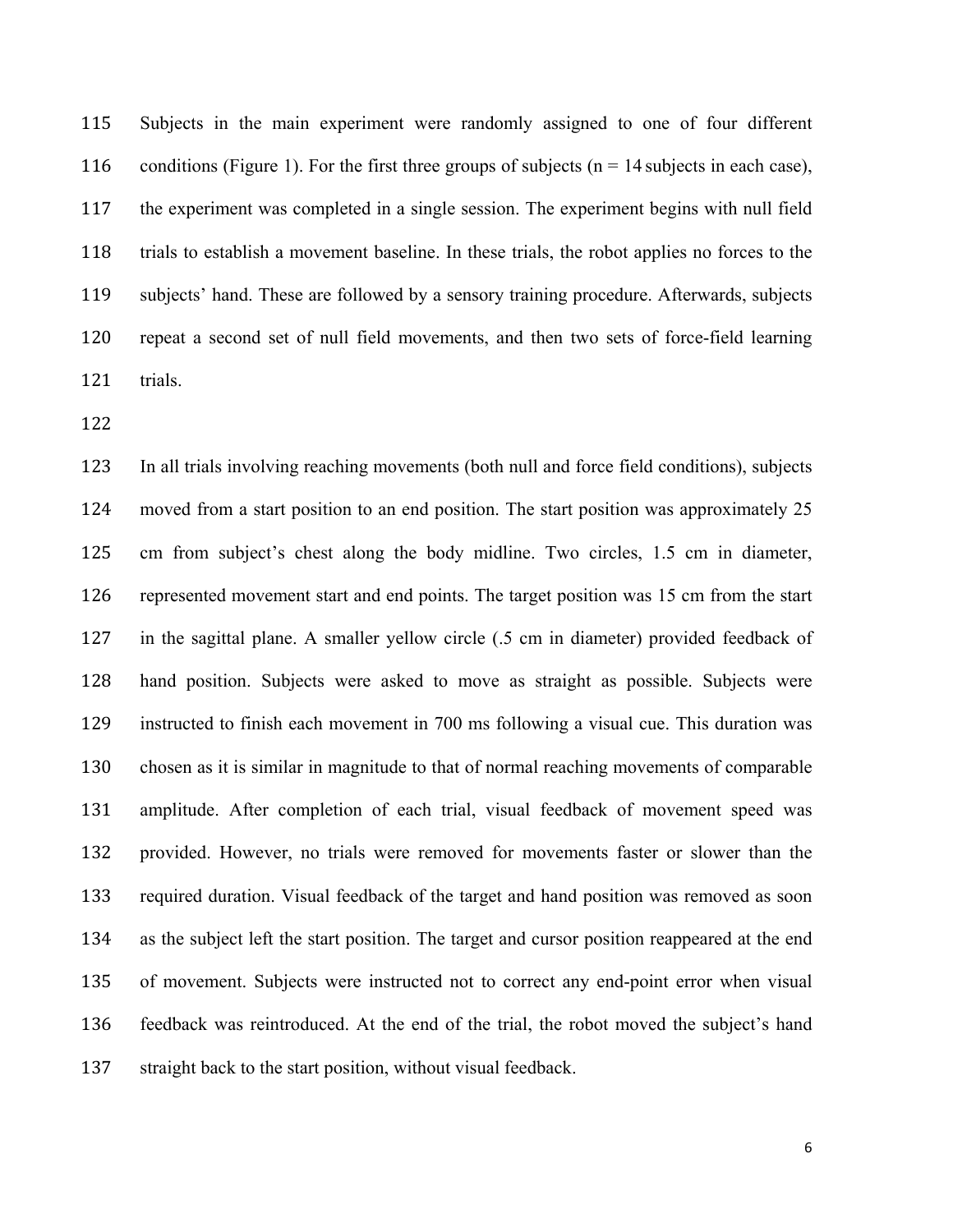The experiment started with 100 null field trials. Null field movements were followed by sensory training trials that were conducted in the absence of visual feedback. Subjects completed five blocks of 100 trials each, in which the robot moved the arm outward on one of a set of fan shaped trajectories that deviated from the body midline by up to 8 deg to the right or left (Fig. 2A). Subjects in a somatosensory discrimination group were required to judge on each trial whether the robot had moved the arm to the right or left. In the last three blocks of perceptual training (300 trials), feedback on accuracy was given orally to provide reinforcement. A second group of subjects was tested in a passive movement condition in which the robot moved the arm through the same set of trajectories as those experienced by subjects in the discrimination group. However no judgment was required and no feedback was given. A third set of subjects had no perceptual training at all and simply remained seated in the experimental setup for a period equivalent to that involved in perceptual training. These subjects served as a control group. In the first two blocks of trials in the somatosensory discrimination condition, feedback on judgment accuracy was withheld in order to provide a baseline measure of perceptual function before supervised training.

In the perceptual training blocks, the robot was programmed to passively move the subjects' arm through 10 fan-shaped trajectories that were distributed equally to the right or left of the midline (Fig. 2A). All of the passive movements had the same velocity profile and were 15 cm in length. Visual feedback of target and handle position was eliminated as soon as robot started the passive movement. We used lateral deviations of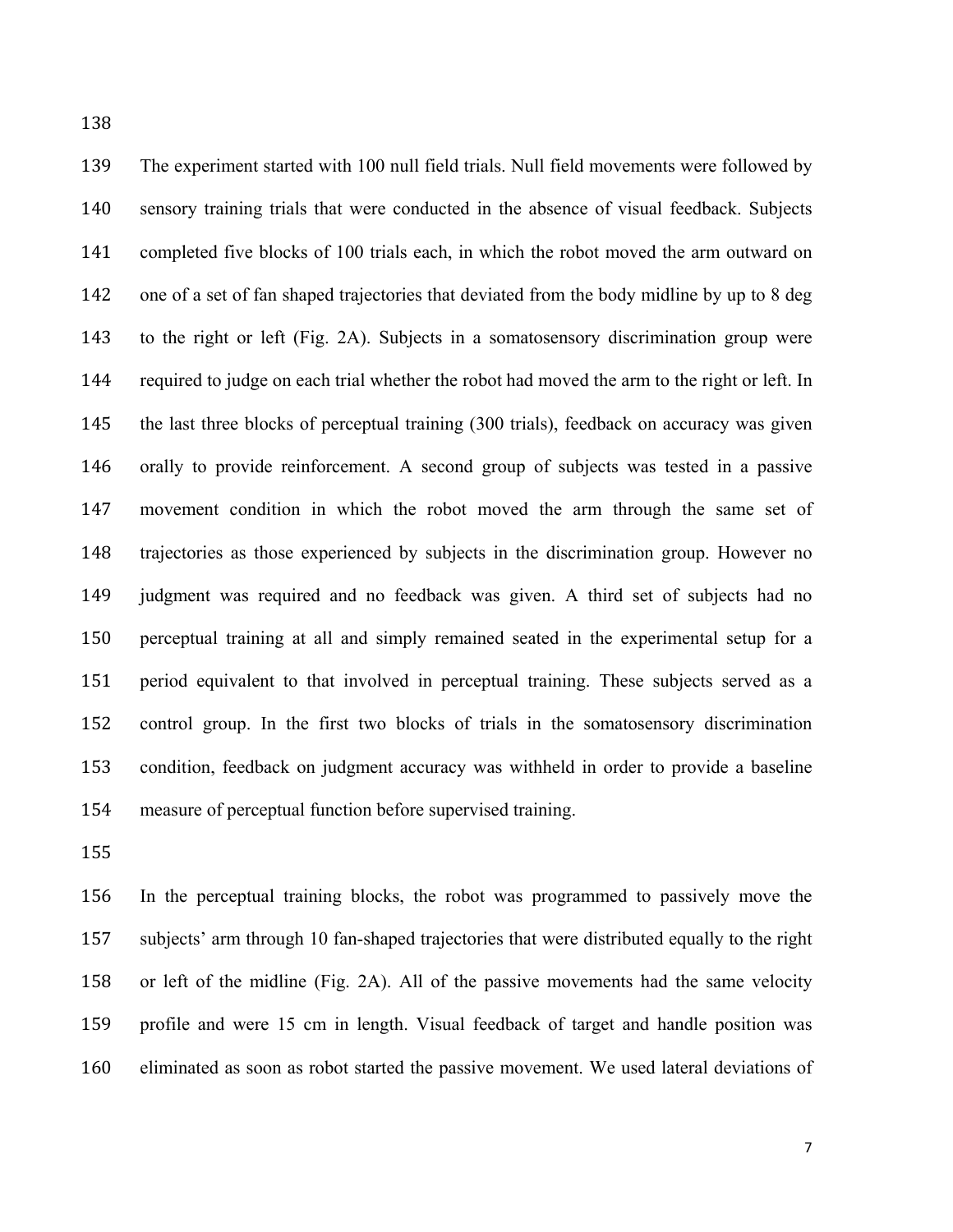161 8, 5, 4, 3 and 1.5 degrees in both directions relative to the midline for sensory training. 162 Each block of perceptual training involved 100 trials with the above angles tested 4, 10, 163 10, 14 and 12 times each, respectively.

164

Subjects were instructed not to resist the action of the robot in order to minimize active involvement of the motor system in the sensory training procedure. To assess this we examined the forces that subjects applied to the robot handle during this procedure to estimate active motor force production during perceptual training. For subjects in the passive movement condition, in order to ensure that they were attending to the passive movements, on 10% of trials we briefly displayed the cursor position half-way through the passive movement and required subjects to report all such instances.

172

Following sensory training, all subjects completed a second set of null field movements (50 trials). This was followed by 150 movements in a counter clock-wise force-field that pushed the subjects' hand to the left in proportion to hand velocity. A final block of the experiment involved another 50 reaching movements in a clock-wise field that pushed the hand to the right. The final block enabled us to assess the effect of perceptual training on anterograde interference, that is, on how the first force-field learning task affected the learning of an opposite field.

180

181 The force field was applied according to Equation 1.

$$
182 \qquad \qquad \begin{bmatrix} f_x \\ f_y \end{bmatrix} = D \begin{bmatrix} 0 & 15 \\ -15 & 0 \end{bmatrix} \begin{bmatrix} v_x \\ v_y \end{bmatrix} \qquad (1)
$$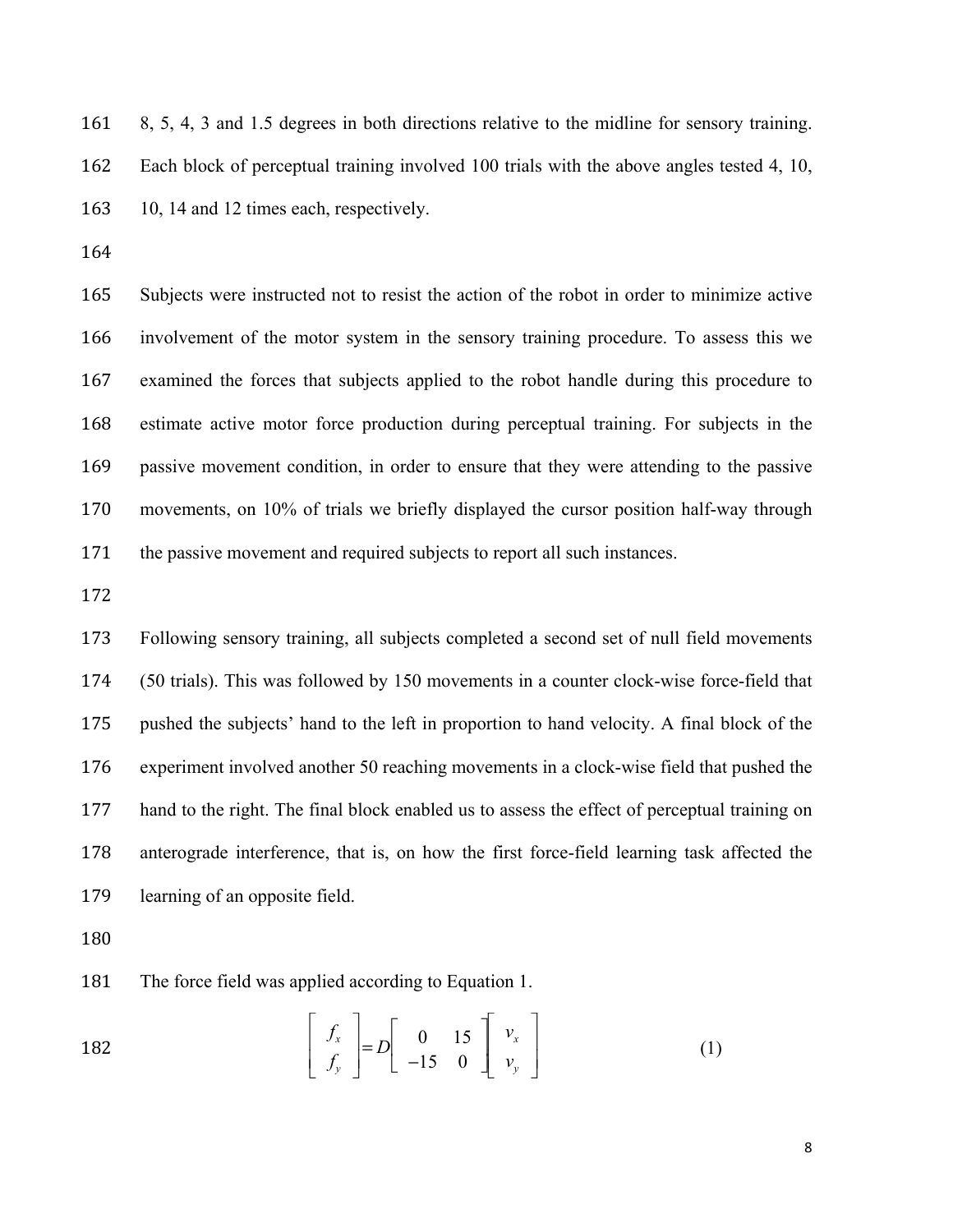184 In this equation, *x* and *y* are lateral and sagittal directions,  $f_x$  and  $f_y$  are the commanded 185 force to the robot and  $v_x$  and  $v_y$  are hand velocities in Cartesian coordinates and *D* defines the direction of force field. For clock-wise force field *D* was 1 while in counter clock-wise condition *D* was -1.

On five predefined trials (15, 85, 135, 139 and 143) during movements with a counter-clockwise load, the robot was programmed to restrict subjects' movements to a straight-line connecting start and target points ("channel trials"). On these trials, the lateral deviation of subjects' hand was resisted by the robot (Scheidt et al., 2000). The stiffness and viscosity of the channel walls were set to 5000 N/m and 50 N.s/m, respectively. These trials were used to record the lateral forces that subjects applied to the channel walls. These were compared to the ideal force that would be necessary to fully compensate for the robot-applied load, given the velocity of the hand (Equation 1) and thus served as a measure of motor learning.

199 We also tested a fourth group of subjects  $(n = 10)$ , for whom the experiment was divided into two sessions, which took place on two consecutive days (24h group, see Figure 1). The protocol for this 24h group was similar to that of the somatosensory discrimination group except that we added a 24h delay between the end of the perceptual training procedure and the subsequent null and force-field trials. The 24h group was not tested on the final clock-wise force-field at the end of the experiment. Subjects in this group did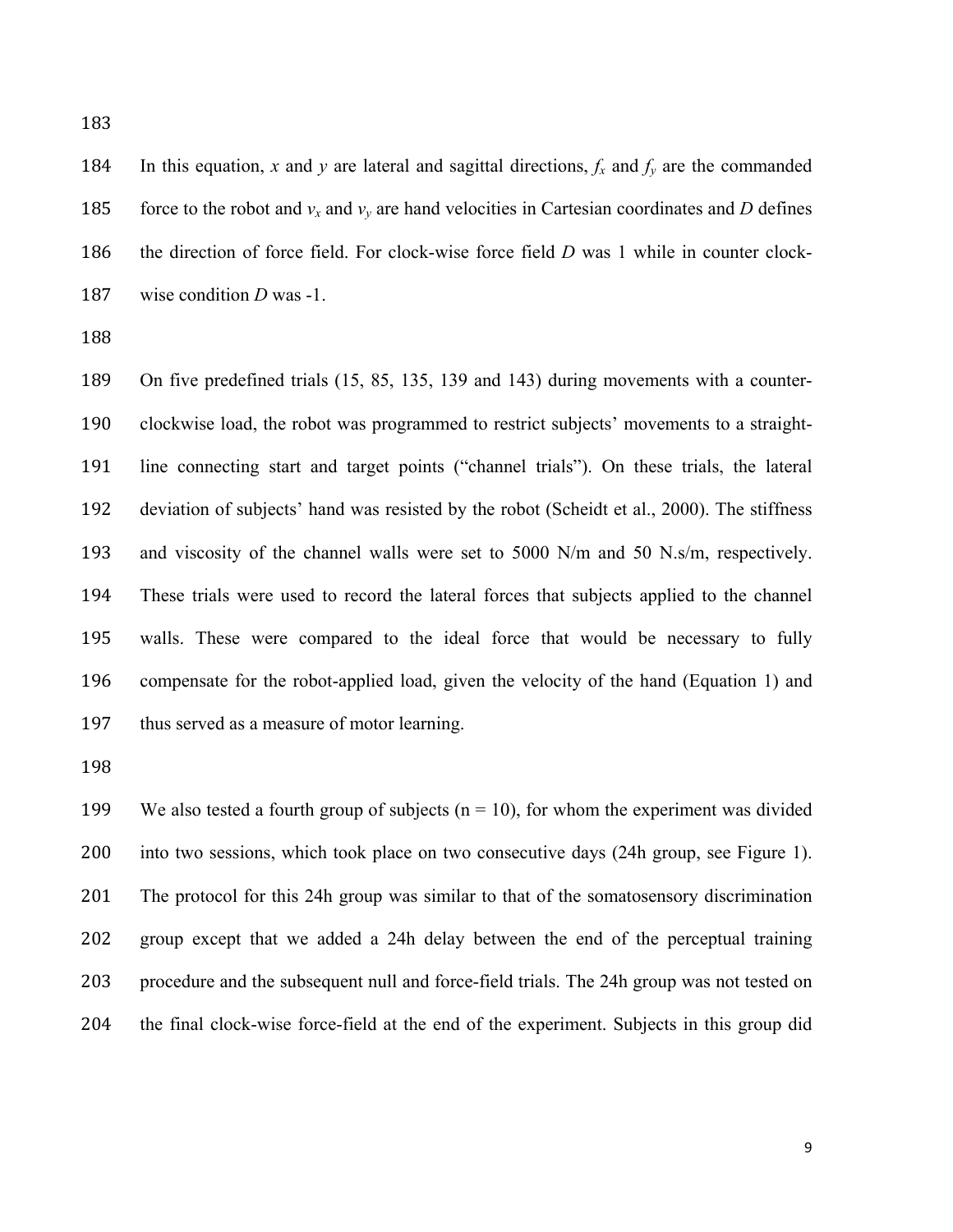perceptual training with lateral deviations of 8, 5, 4, 3 and 1.5 deg. These were the same as those used in the other conditions.

In a control experiment, 20 new subjects were randomly assigned to one of two groups. The experimental procedures, with one exception, were identical to those of subjects in somatosensory discrimination and control groups of the main experiment (see Figure 1). The difference was the direction of the force-field. During force-field learning trials a clockwise rather than a counter-clockwise field was used. During washout trials, which followed, the direction of the force-field was reversed. All other aspects of the experimental procedures were the same as those in the corresponding conditions in the main experimental sequence. The purpose of this control was to evaluate whether the effects of perceptual training were sensitive to the magnitude of kinematic error associated with direction of the force field.

**Data analysis:** Hand position and the force applied by the subject to the robot handle were both sampled at 400 Hz. The recorded signals were low-pass filtered at 40 Hz using a zero phase lag second-order Butterworth filter. Position signals were numerically 222 differentiated to produce velocities. The start and end of each trial were defined at 5% of peak tangential velocity. For analysis purposes, we calculated the perpendicular deviation of the hand at maximum velocity (PD) from a straight line connecting start and end positions. In this way, we obtained quantitative estimates of movement straightness that were used to assess learning.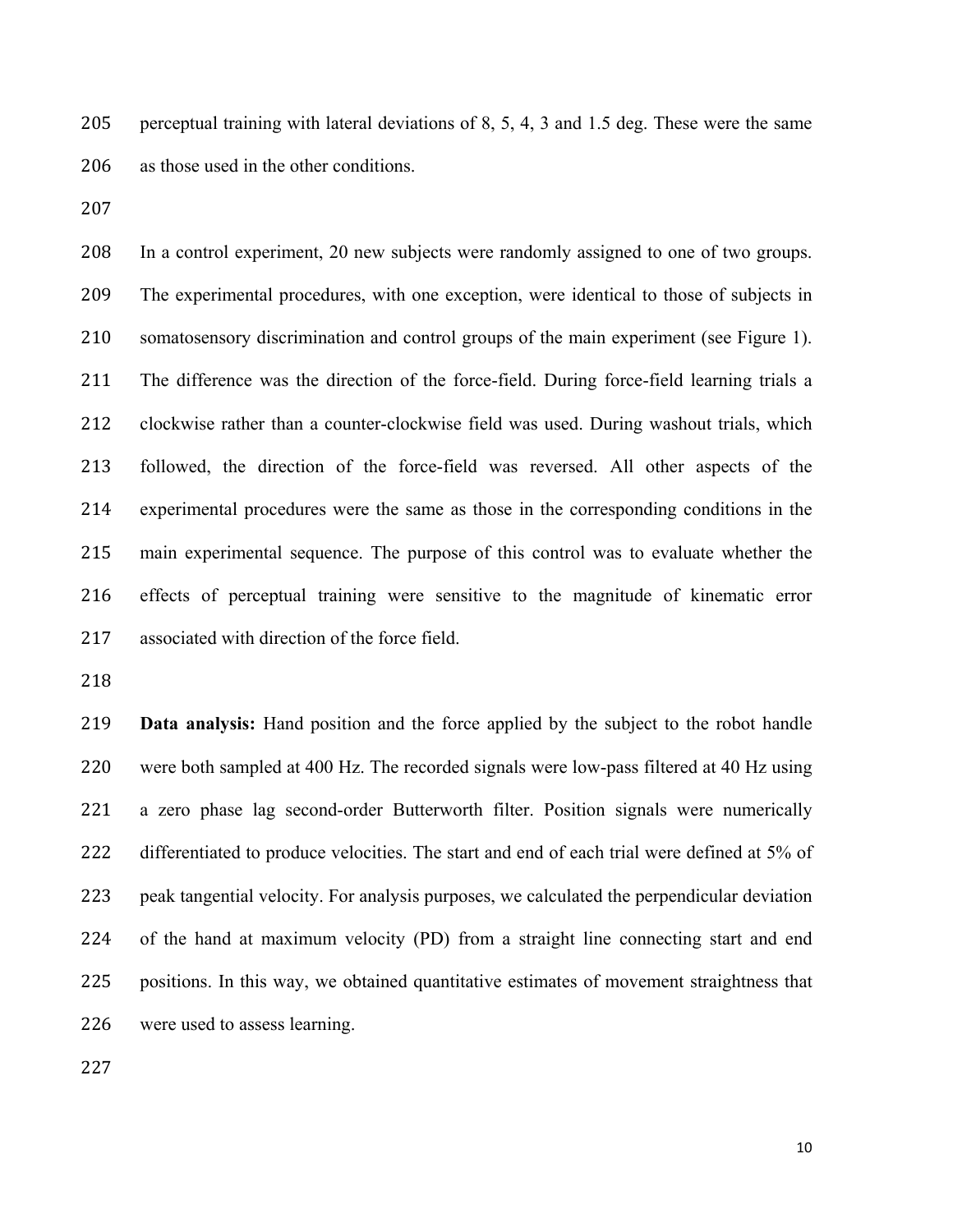For each experimental condition, we calculated the average PD on each trial in each force-field condition. We assessed the change in PD over trials by fitting a single exponential function as a simple approximation to the data. In the counter-clockwise condition the equation takes the form  $P = a(1 - e^{-bn}) + c$ . In this equation, *P* is the PD on 232 trial *n*. This continuous domain equation can be well approximated in the discrete domain 233 by  $P(n) = a[1-(1-b)^n] + c$ , in which *b* is the rate of learning. To obtain a robust estimate of the parameters, before fitting we smoothed the PD data using a 9-trial moving average window. To estimate the rate of learning in the clockwise force-field condition 236 we used the following discrete domain equation:  $P(n) = a(1-b)^n + c$ .

For each experimental condition, we also calculated the average of PD in the first null-field condition, the second null-field condition (the final 50 trials in each case), and over the last 10 trials in counter-clockwise force-field condition when performance had reached asymptotic levels. Two subjects (one in somatosensory discrimination, and one in passive movement group) were removed from further analyses as their PD values in 243 the null-field or force-field conditions fell outside of  $\pm 3$  standard deviations from the inter-subject mean. We tested for differences in PD using repeated-measures ANOVA followed by Bonferroni-Holm corrected comparisons.

We also quantified motor learning by measuring the lateral force in channel trials, normalized by the ideal force needed to fully compensate for the force-field. We defined a force index (FI) as follows: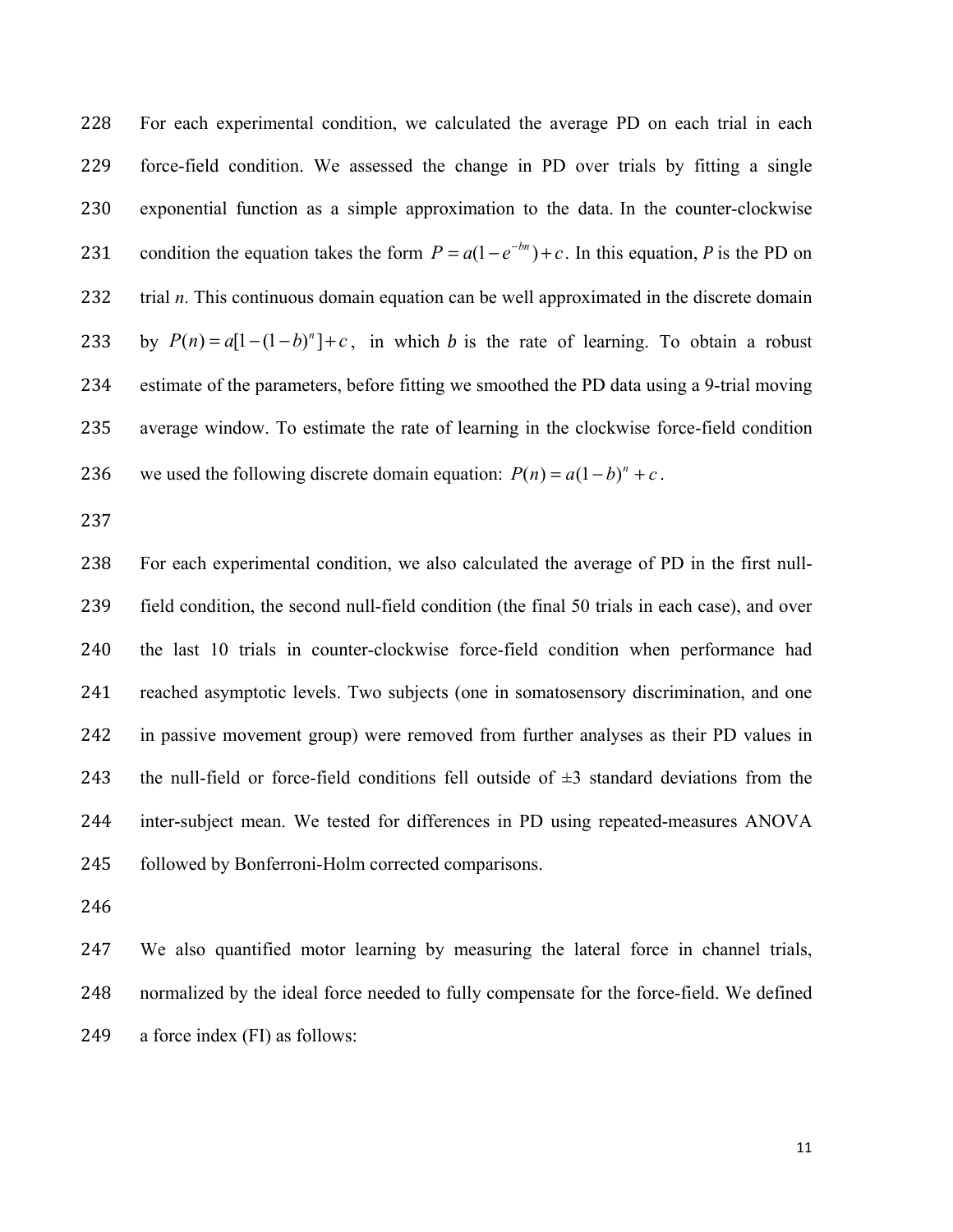250 
$$
FI = \frac{\int_0^T f_x(t)dt}{\int_0^T 15v_y(t)dt}
$$
 (2)

251 where  $f_x()$  is the force applied by the subject in the lateral direction, and  $v_y()$  is the velocity in the direction of movement. 15 is the coefficient relating the applied force to hand velocity (Equation 1).

We further assessed learning by estimating the accuracy of the predictive control during force channel trials. To do so we measured the time lag between normalized measures of the lateral force on the channel wall and the ideal force calculated from hand velocity that is needed to fully compensate the force-field. The normalization scaled both measured and ideal force profiles by the peak ideal force in each channel trial so as to disentangle the effects of timing from force amplitude. Smaller time lags indicate better prediction of 261 the expected force. The time lag between the two force profiles was estimated at the point at which the subject reached half of the maximum applied force on that trial. This point was used for this calculation rather than the peak force, as the force profile was found in some cases to be noisy around the peak. As an additional measure, we also calculated the time to reach 5 percent of the lateral applied force peak following movement start. This served as an estimate of the onset of the preparatory response.

**Perceptual training:** Subject's perception of the boundary between left and right was estimated using the method of constant stimuli. Each block of perceptual training had 100 trials. We obtained an estimate of the perceptual boundary between right and left for each subject separately by fitting a logistic function to that subject's entire set of lateral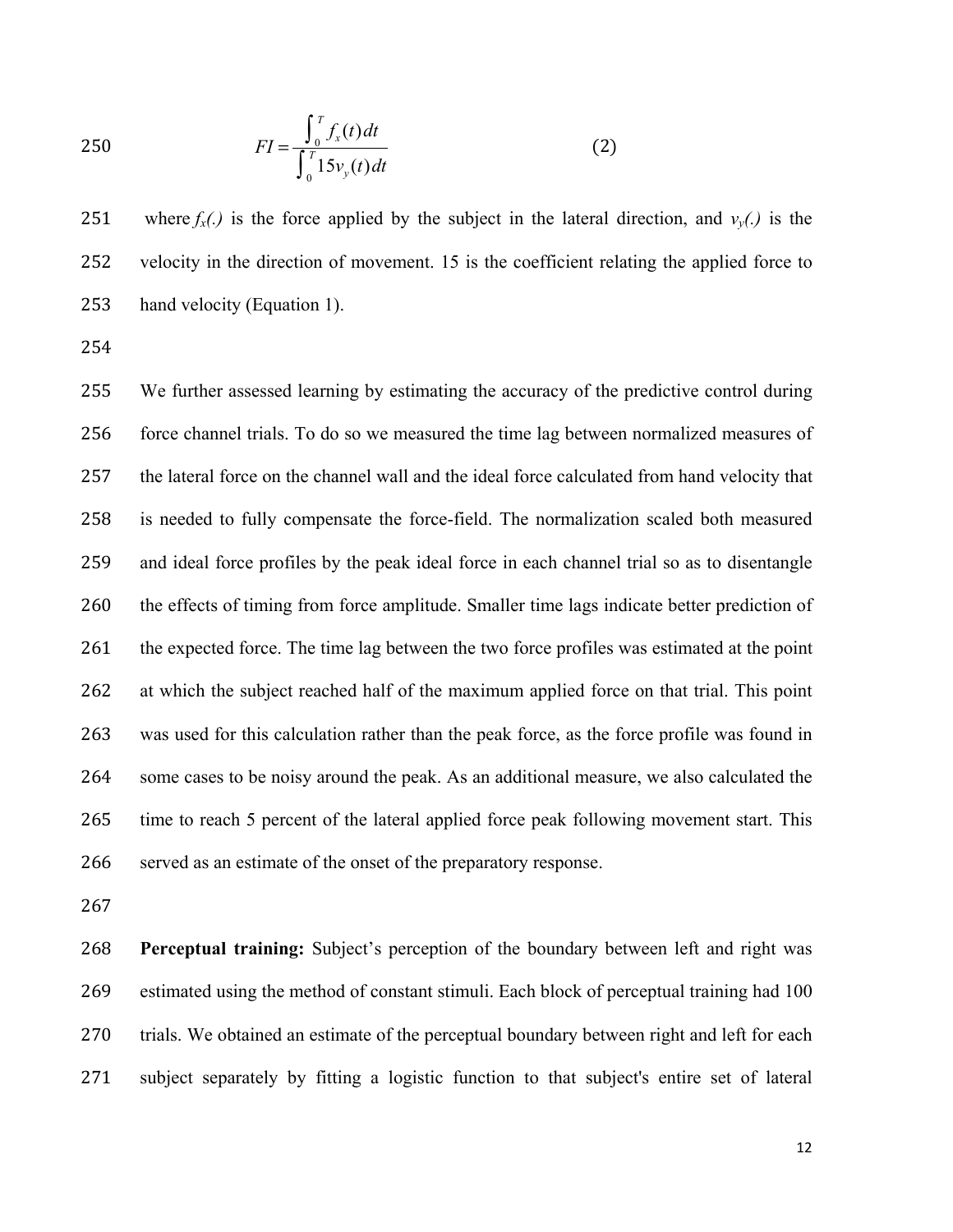deviations and associated binary (right/left) responses. The 50% point of the psychometric function was taken as the perceptual boundary. The distance between the 274 25th and  $75<sup>th</sup>$  percentile were used as a measure of perceptual acuity. A smaller distance indicates a higher sensitivity in the discrimination task.

#### **Results**

We studied the effects of perceptual learning on motor function by using a perceptual training task in which a robotic device passively moves the arm, which is hidden from view, outward along one of a set of fan-shaped paths (Fig. 2A). We tested separate groups of subjects using different versions of the somatosensory training protocol. Subjects in a somatosensory discrimination group were required to judge whether the robot displaced the hand to the right or the left of the midline and feedback on response accuracy was provided. Subjects in a passive movement condition experienced passive limb displacements identical to those of the first group but no decision was required and no feedback was given. These two tests let us determine the extent to which any improvements to motor learning following somatosensory training are due to the perceptual decision making aspects of the somatosensory task as opposed to somatosensory exposure alone. A control group that did not participate in the somatosensory training protocol was also included.

We obtained quantitative measures of perceptual change for subjects in the somatosensory discrimination condition. Figure 2B shows psychometric functions before and after somatosensory discrimination training for a representative subject. As can be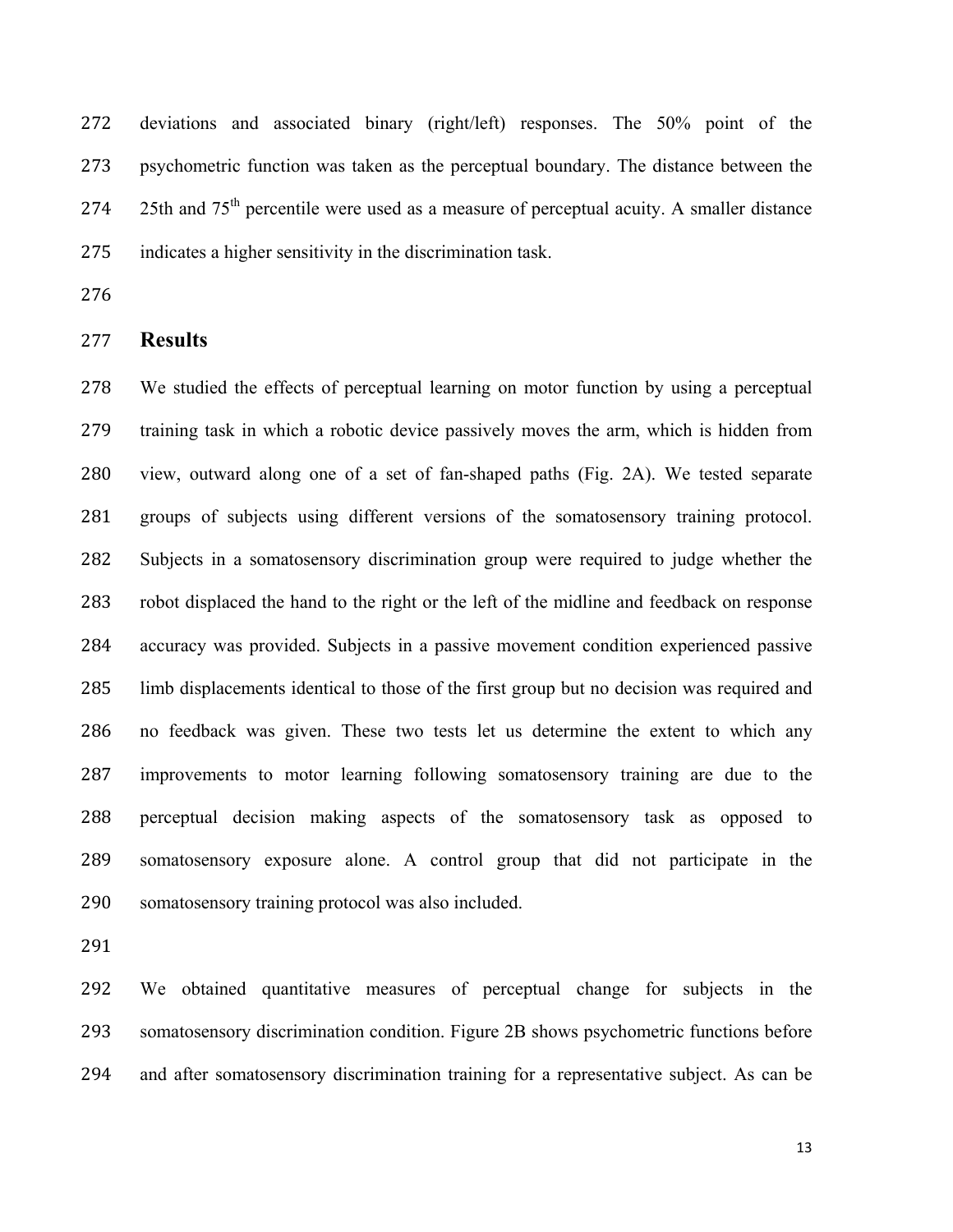seen, before learning the perceptual boundary is located to the left of the midline. With training, the bias is removed. Figures 2C and 2D shows data for bias and acuity for subjects in the somatosensory discrimination group. For these subjects, we observed that with training, the perceptual boundary approached the actual boundary between left and 299 right (t(13) = 3.37,  $p < 0.01$ , between the first and last blocks), and perceptual acuity 300 increased (t(13) = 4.03, p < 0.001, between first and last). To rule out the possibility of active motor outflow during perceptual training, we examined the forces that subjects applied to robot handle during this procedure. Measured forces were low throughout, 303 averaging 0.52 N ( $\pm$  0.20) orthogonal to the displacement and 0.68 N ( $\pm$  0.23) in line with the displacement. The measured forces did not vary in any systematic fashion over the course of training or with the training direction.

The perceptual training trials were preceded and followed by movements in the absence of load (Fig. 3A). Movements in velocity-dependent force fields were also tested, after the second set of null-field movements (after perceptual training). In all cases, the subject was required to move straight from the start to the end positions. In particular, we carried out two kinds of force-field tests. A first set, designed to assess the rate of motor learning, used a force-field that deflected the arm to the left in proportion to hand movement velocity. A second set, which followed immediately afterwards, was designed to assess the resistance of the preceding motor learning to interference. In these tests the robot pushed the arm to the right, again in proportion to hand movement velocity. To rule out the possibility that factors other than perceptual learning might produce changes in movements and motor learning, subjects in a control group repeated similar tests of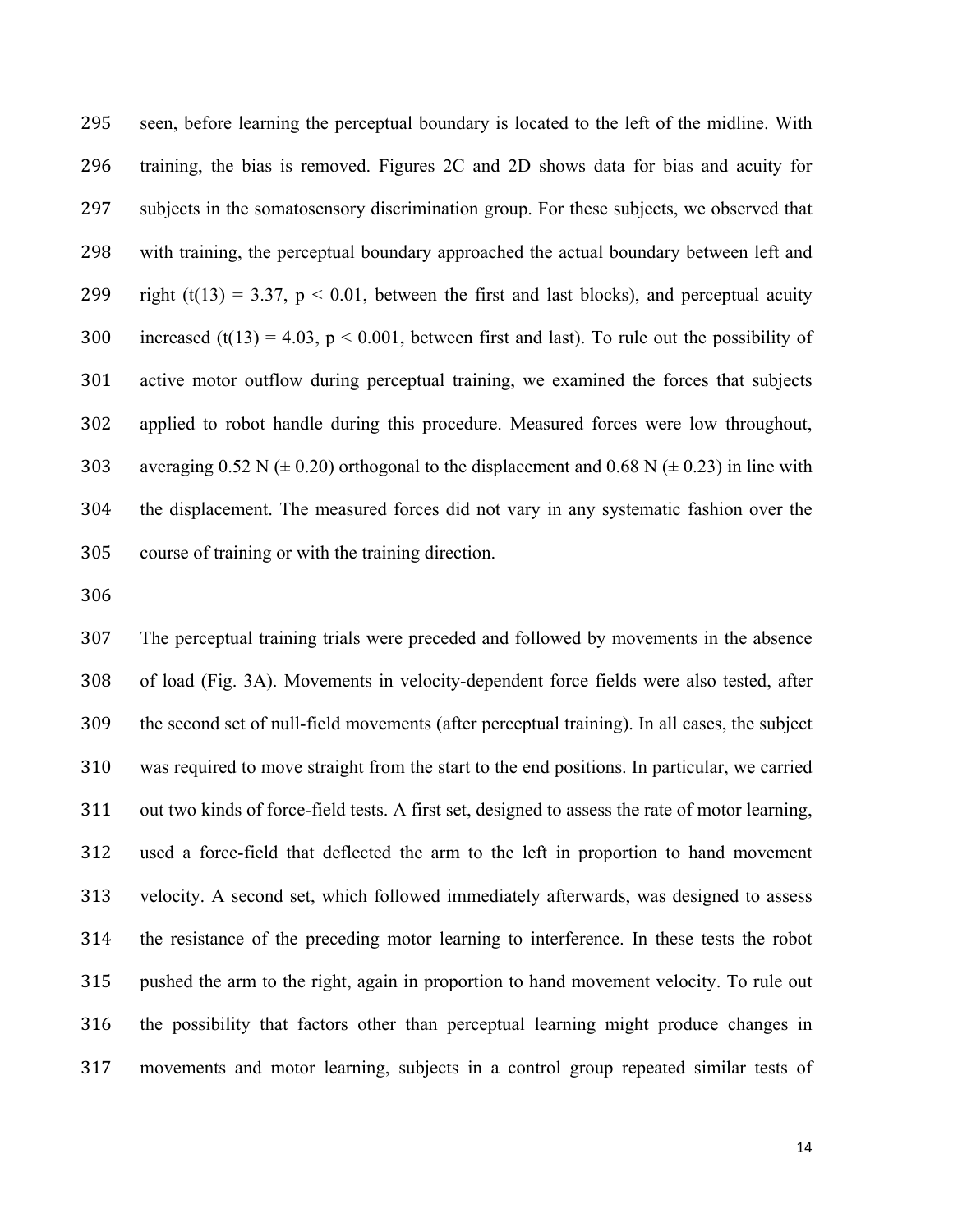movement in null and force-field conditions but in the absence of any kind of intervening somatosensory input.

We assessed the effects of perceptual training on movement and motor learning by measuring the curvature of the hand path (lateral deviation of the hand from a straight-line path at the point of maximum velocity) on a trial-by-trial basis. In all experimental conditions, movement curvature was low in the absence of load. The force-field initially resulted in a substantial lateral deviation which was progressively reduced over the course of training. Figure 3A shows the effects of somatosensory training on movement. It can be seen that prior to training, deflections are similar for the training and control condition subjects (Null1). Following training, there is less off-center deviation for discrimination group subjects (Null2). In force-field learning, both the rate of learning and asymptotic performance are superior for subjects in somatosensory discrimination condition (blue). When the direction of the force-field is switched from left-ward to right-ward, subjects in the somatosensory discrimination condition show slower rates of unlearning of the previous force-field.

We computed rates of decay of kinematic error, which serve as a measure of motor 336 learning (see Methods). The estimated rate constant (mean  $\pm$  95% CI) in the counter-337 clockwise force-field was reliably greater for the discrimination condition (0.175  $\pm$ 338 0.019) and the passive training group (0.159  $\pm$  0.004) than for the control condition 339 subjects (0.136  $\pm$  0.015). In the clockwise force-field that followed the rate constant was 340 reliably less for the discrimination condition  $(0.097 \pm 0.014)$  than the control condition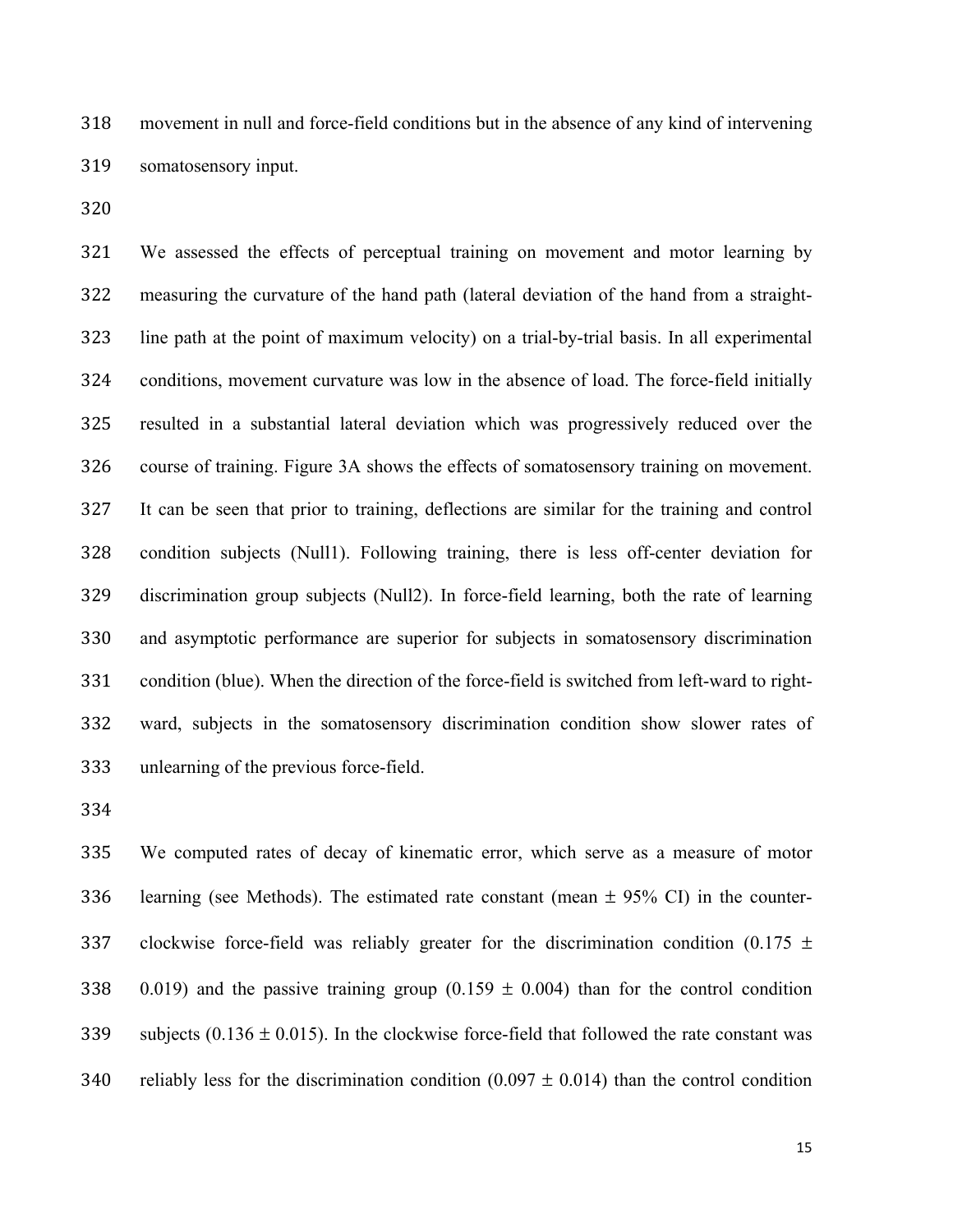341 (0.128  $\pm$  0.013). In interpreting these results, it should be noted that there were no differences between conditions at the start of force-field training. In particular, we found no reliable differences between experimental conditions in lateral deviation of first 344 movements in the force-field  $(F(2,37) = 0.56, p > 0.5)$ .

Motor learning was also assessed using measures of movement curvature (PD). Figure 3B shows tests conducted using changes in lateral deviation relative to baseline movements as a measure of performance. The left hand panel shows that there are reliable changes in null field movements following somatosensory perceptual training 350 (F(2,37) = 3.40,  $p < 0.05$ ). The center panel shows that there are also changes in asymptotic performance following motor learning, relative to initial baseline movements (F(2,37) = 5.54, p < 0.01). The right panel indicates differences in asymptotic performance following force-field learning in relation to null field movements after 354 perceptual training  $(F(2,37) = 3.46, p < 0.05)$ . In all cases, positive scores indicate improvements in performance, that is, reductions in curvature, relative to baseline. It can be seen in the left panel that somatosensory discrimination training results in reliable reductions in movement curvature under null field conditions compared to the control 358 condition ( $p < 0.05$ , corrected for multiple comparisons). The center panel shows that there is less deviated asymptotic performance following motor learning for the 360 somatosensory discrimination group than for either the control condition ( $p < 0.01$ ) or the 361 passive condition subjects ( $p \approx 0.05$ ). The right panel shows that relative to the second null field, subjects in the discrimination training group perform better than those in either 363 the control condition or in the passive movement group ( $p < 0.05$  in both cases).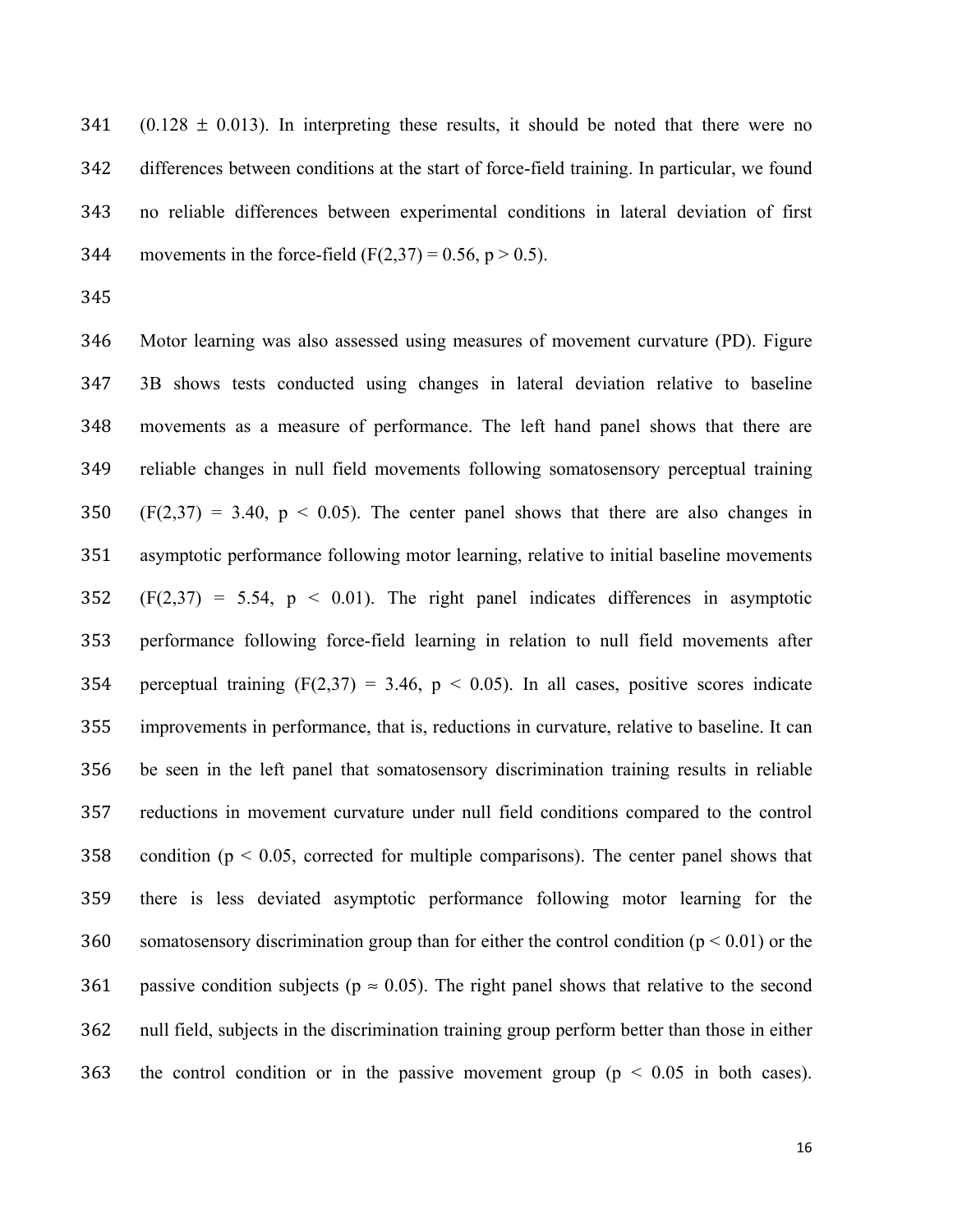Moreover (also in the right panel), it is seen that when the effects of the baseline shift are removed by subtracting out movement deviation in the second null field movements, 366 subjects in the passive condition perform no better than control group subjects ( $p > 0.05$ ). 

We tested the persistence of changes to motor learning that result from somatosensory training by repeating in a new group of subjects both the null field and force-field trials, 24 hours after somatosensory discrimination training. Figure 3B show the results for these subjects (in light blue). It can be seen that tests conducted at a 24 hours delay show that the effects of somatosensory training persist for at least 24 hours following perceptual training. Following somatosensory training, movements under null conditions are straighter and in subsequent force field learning reach less deviated asymptotic levels 375 compared to control subjects ( $p < 0.05$  in both cases).

Figures 4A and 4B show measures of learning based on lateral force applied to the channel walls. The measured force profiles are normalized such that a maximum value of 1 indicates complete compensation for the applied load. Figure 4A shows that early in learning there are few differences in the level of force compensation between subjects in the somatosensory discrimination group and those in the passive movement and control groups. Late in learning (Figure 4B) somatosensory discrimination group subjects applied forces closer to those needed to fully compensate the effect of the force field. Overall one sees a gradient in the magnitude of force compensation and hence motor learning in which learning is greatest for subjects who underwent somatosensory discrimination training, least for control condition subjects and intermediate for subjects exposed to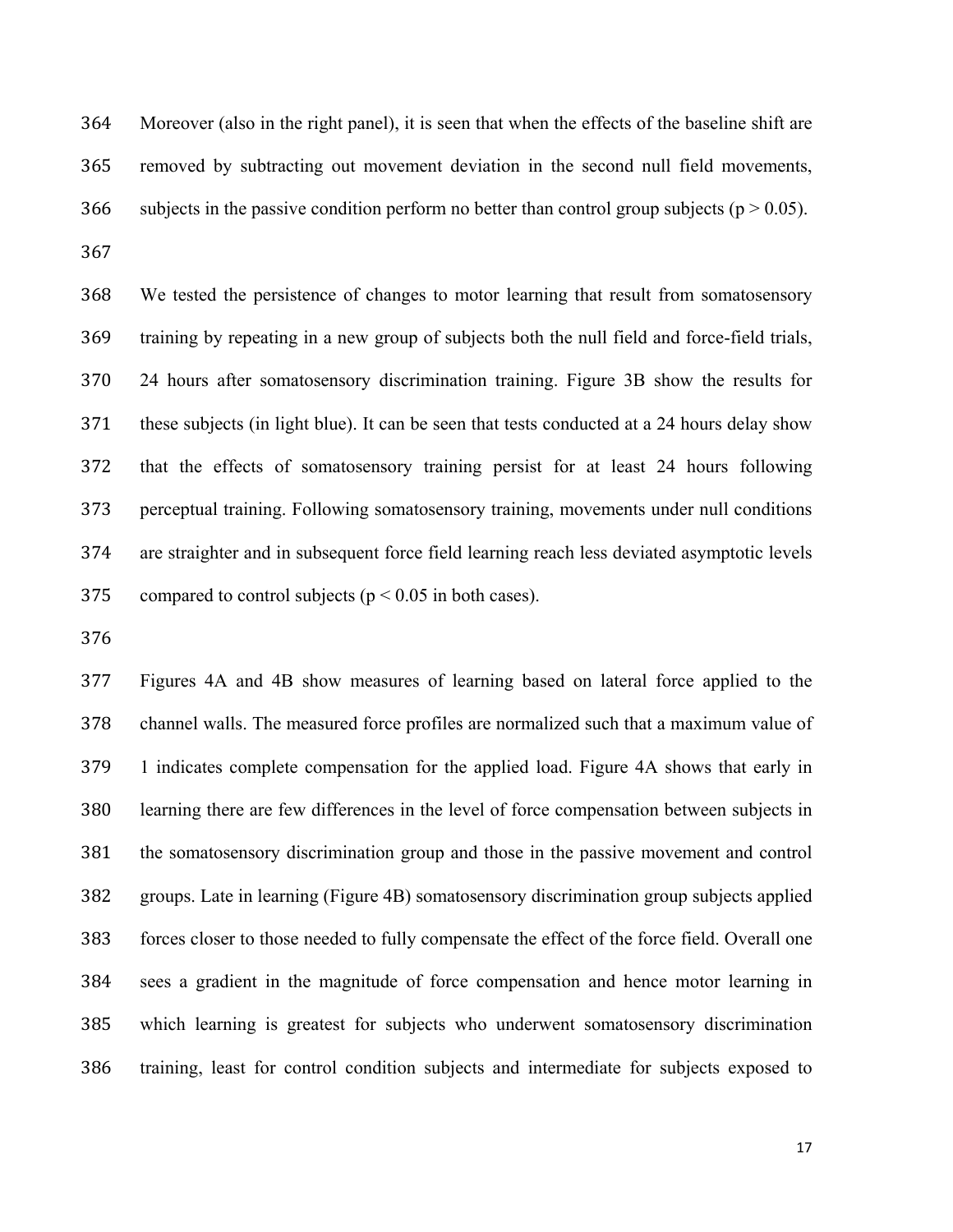passive movement alone. Figure 4C shows group averaged data, based on a force index, the total applied force divided by total ideal force (see Methods). It can be seen that early in learning there are no differences in the force measure for the different experimental 390 conditions (F(2,37) = 2.10,  $p > 0.1$ ). Late in learning there was a reliable difference 391 between conditions  $(F(2,37) = 9.07, p < 0.001)$  in which the discrimination group 392 performed significantly better than either control or passive condition subjects ( $p < 0.05$ , corrected for multiple comparison). Subjects tested following a 24 hour delay show retention of learning and apply forces that are reliably greater than those of subjects in the 395 control group ( $p < 0.05$ ). Thus, overall, it is seen that perceptual training has similar effects on both forces and kinematic measures of motor learning.

We assessed the acquisition of predictive control during learning by examining the time lag between the normalized lateral force exerted by subjects in channel trials and the normalized ideal force calculated from the hand velocity during movement (Figure 5). For each subject, the mean prediction lag during the last 3 channel trials at the end of force-field training was obtained. Figure 5A shows the mean normalized applied force in yellow and the mean normalized ideal force in blue for subjects in the perceptual discrimination condition. The distance between the vertical lines indicates the time lag at the point when subjects reached half of their maximum applied force. Figures 5B and 5C show similar curves for subjects in the passive movement and control conditions respectively. Figure 5D shows that there are reliable differences in predictive control 408 following somatosensory perceptual training  $(F(2,37) = 7.29, p < 0.005)$ . Subjects in the perceptual discrimination group were found to have significantly less prediction lag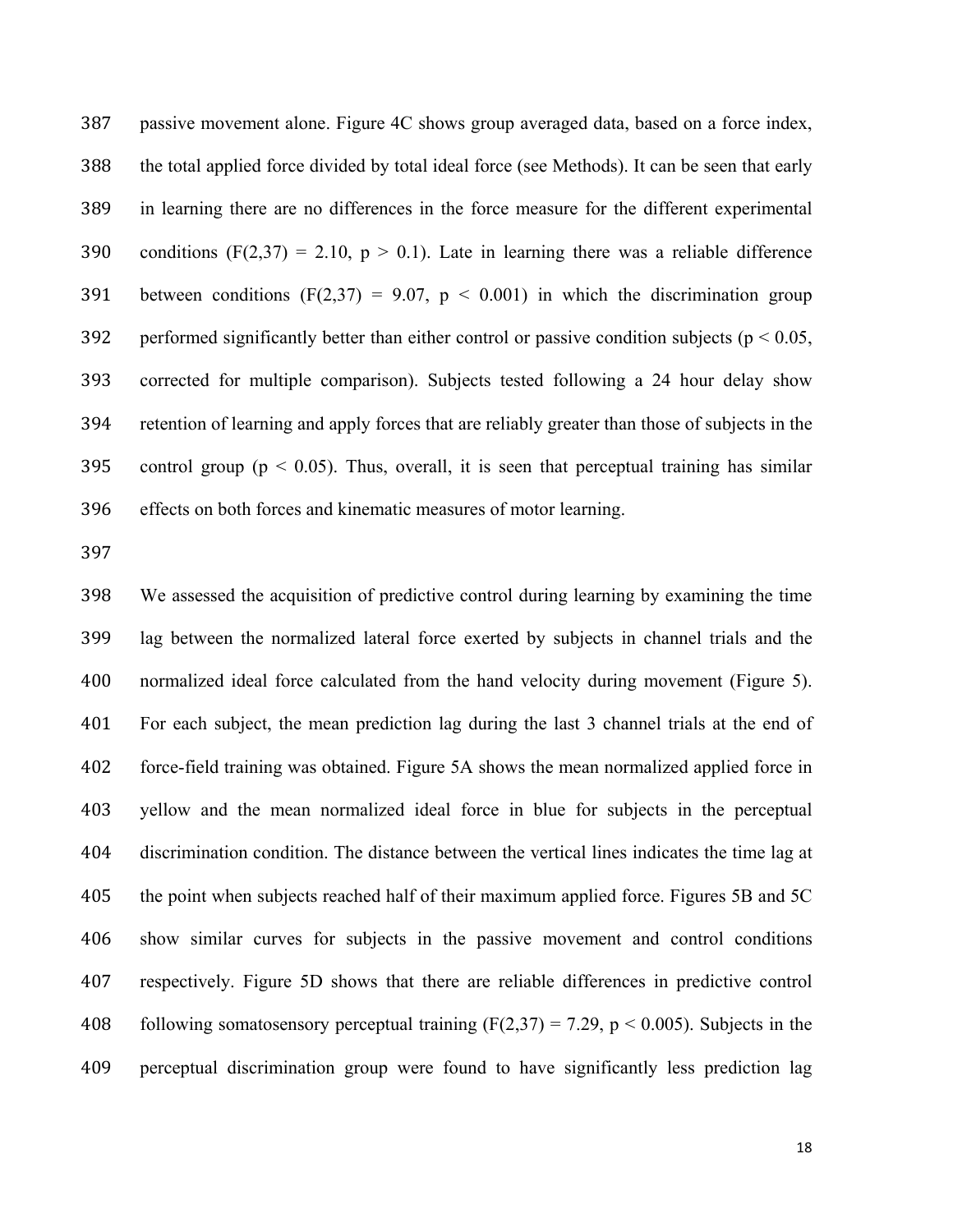410 (mean  $\log = 27$  ms) than subjects in the passive movement condition (mean  $\log = 46$  ms; 411  $p < 0.05$ , corrected for multiple comparisons) and subjects in the control condition (mean 412 lag = 67 ms;  $p \le 0.01$ , corrected). Likewise, the onset of the preparatory response (the time to reach 5% of the maximum applied force) was earlier following somatosensory 414 perceptual training  $(F(2,37) = 4, 96, p < 0.01)$ . The preparatory force response in the perceptual discrimination group started significantly earlier in time (mean onset = 6 ms 416 following movement start) than in the passive movement condition (mean onset = 33 ms; 417  $p < 0.01$ , corrected for multiple comparisons) and in the control condition (mean onset = 26 ms; p < 0.05, corrected).

A control experiment was run to determine whether the changes to motor learning observed for subjects in the somatosensory discrimination condition resulted from changes to the magnitude of movement error, due to the perceptual manipulation. As it stands, the observed changes to motor learning may be present because the perceptual training manipulation moved the perceptual boundary to the right and thus increased the magnitude of error in the left-directed force-field training trials. We reasoned that if the observed changes to measures of motor learning were due to the effect of the perceptual manipulation on movement error then if we instead paired the same perceptual training procedure with a rightward force-field, a decrease in the extent and rate of learning should be observed, as the target shift under these conditions serves to reduce the error due the force-field. Alternatively, our effects might depend on factors other than movement error, for example, changes in perceptual acuity or other effects on motor function that derive from perceptual learning such as improvements in the capacity for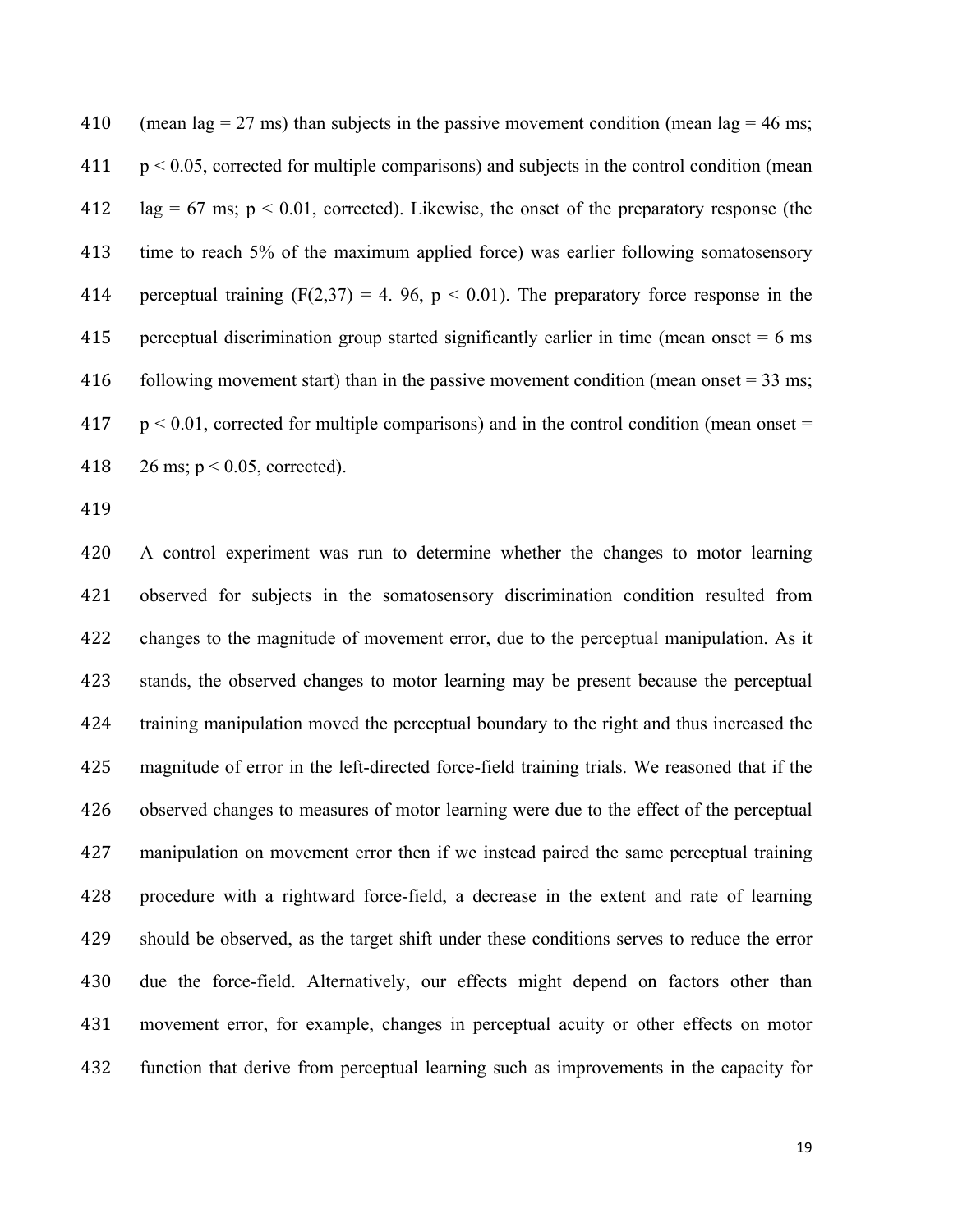precise force production. If this were the case, perceptual training might lead to improvements in performance regardless of the direction of the force-field.

We found that following perceptual training there were changes to sensed limb position 437 (perceptual boundary between left and right) (t(9) = 3.43,  $p < 0.01$ ) and to measures of 438 perceptual acuity (t(9) = 2.64,  $p < 0.05$ ) that were the same as those in the main experimental manipulation. Estimates of the left / right boundary shifted to the body midline and perceptual acuity improved. Figures 2C and 2D show the overall pattern, averaged over the present control experiment and the main experimental manipulation. Similar statistically reliable changes were observed in each individual case.

Figure 6A shows measures of movement curvature (PD), over the course of training for subjects tested in a rightward force-field. The blue dots show movements for subjects in the perceptual discrimination condition, the red dots shows data for control subjects that were tested in a rightward force-field, but without perceptual training. The effects are also similar to those observed in the main experimental manipulation. Specifically, we obtained a reliable statistical interaction indicating that changes in baseline movements and asymptotic values following force-field learning differed for subjects in the 451 perceptual discrimination and control condition trials  $(F(2,36) = 4.10, p \le 0.05)$ . Whereas control condition subjects showed no changes in baseline curvature in the two tests of null field movement (p > 0.9), following perceptual training there was a reliable 454 improvement in movement curvature under null field conditions ( $p < 0.02$ ). Additionally, in the perceptual discrimination group, asymptotic measures of movement curvature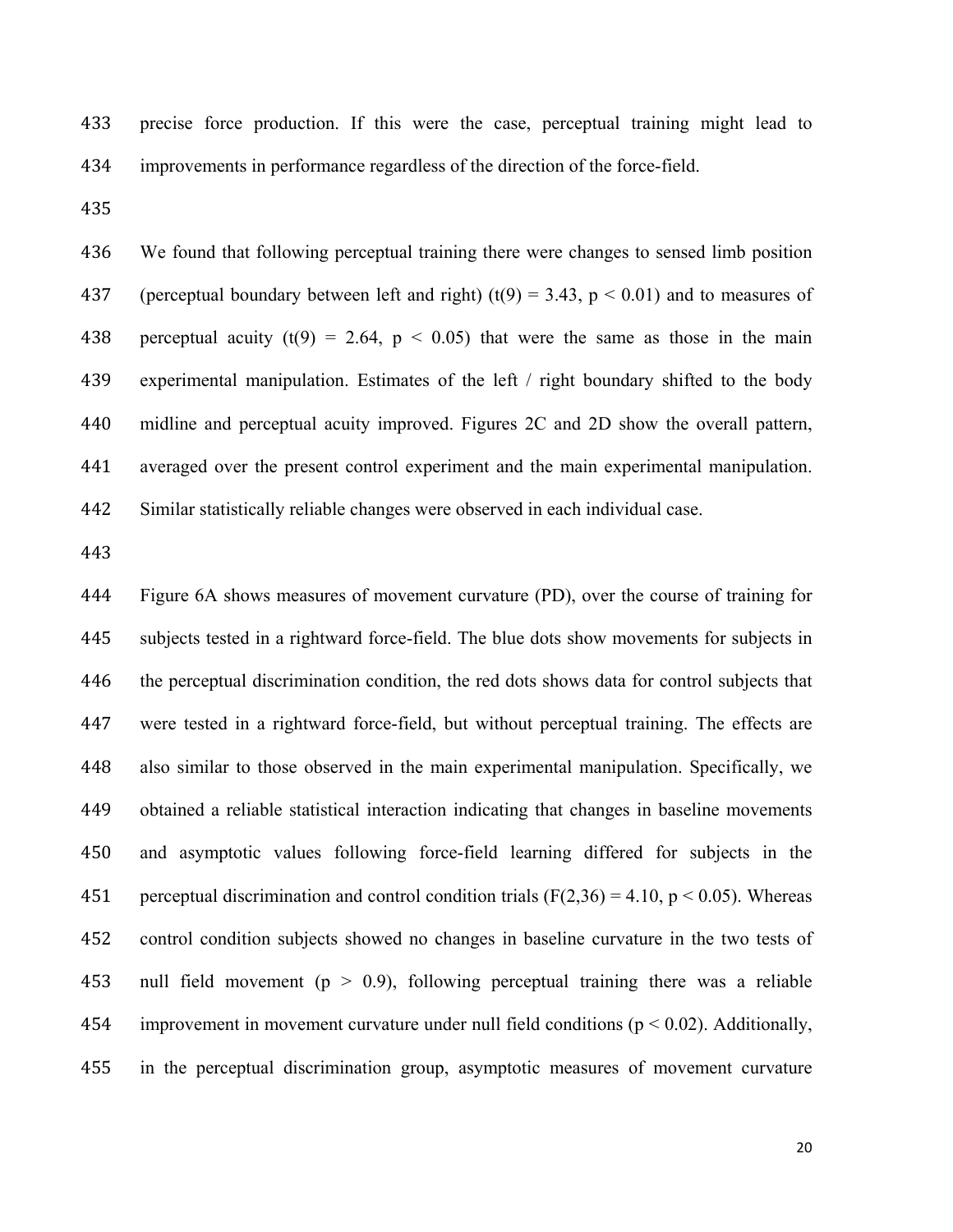following force field training were no different than those obtained in the second set of 457 null field trials ( $p > 0.9$ ). In contrast, estimates of asymptotic movement curvature in the 458 control condition were reliably different than null field values ( $p < 0.01$ ). This indicates incomplete compensation in control condition subjects.

As in the main experimental manipulation, subjects that receive perceptual training show greater amounts of learning and faster rates of adaptation than control subjects. The estimated rate constants (mean ± 95% CI) for the perceptual training and control 464 conditions are  $(0.060 \pm 0.011)$  and  $(0.014 \pm 0.008)$ , respectively. When the force-field is 465 reversed, the rate constant for the perceptual training condition was  $(0.125 \pm 0.045)$  and 466 for the control (0.166  $\pm$  0.040). The latter rate constants were not reliably different (p > 0.10).

Figure 6B provides a comparison of data from channel trials for the subjects tested in this control experiment. It is seen that force on the channel walls is initially similar for 471 perceptual training and control subjects (t(18) = 0.44,  $p > 0.1$ ) but at the end of force-field learning perceptual training subjects show reliably higher values indicating more learning 473 (t(17) = 2.603, p < 0.05). Data for one subject that was more than 3 standard deviations from the mean was removed from the second analysis.

We assessed the relationship between measures of perceptual and motor learning for the two force-field directions. We observed no reliable relationship between either kinematic 478 or force channel measures of learning and changes in perceptual bias ( $p > 0.1$  for all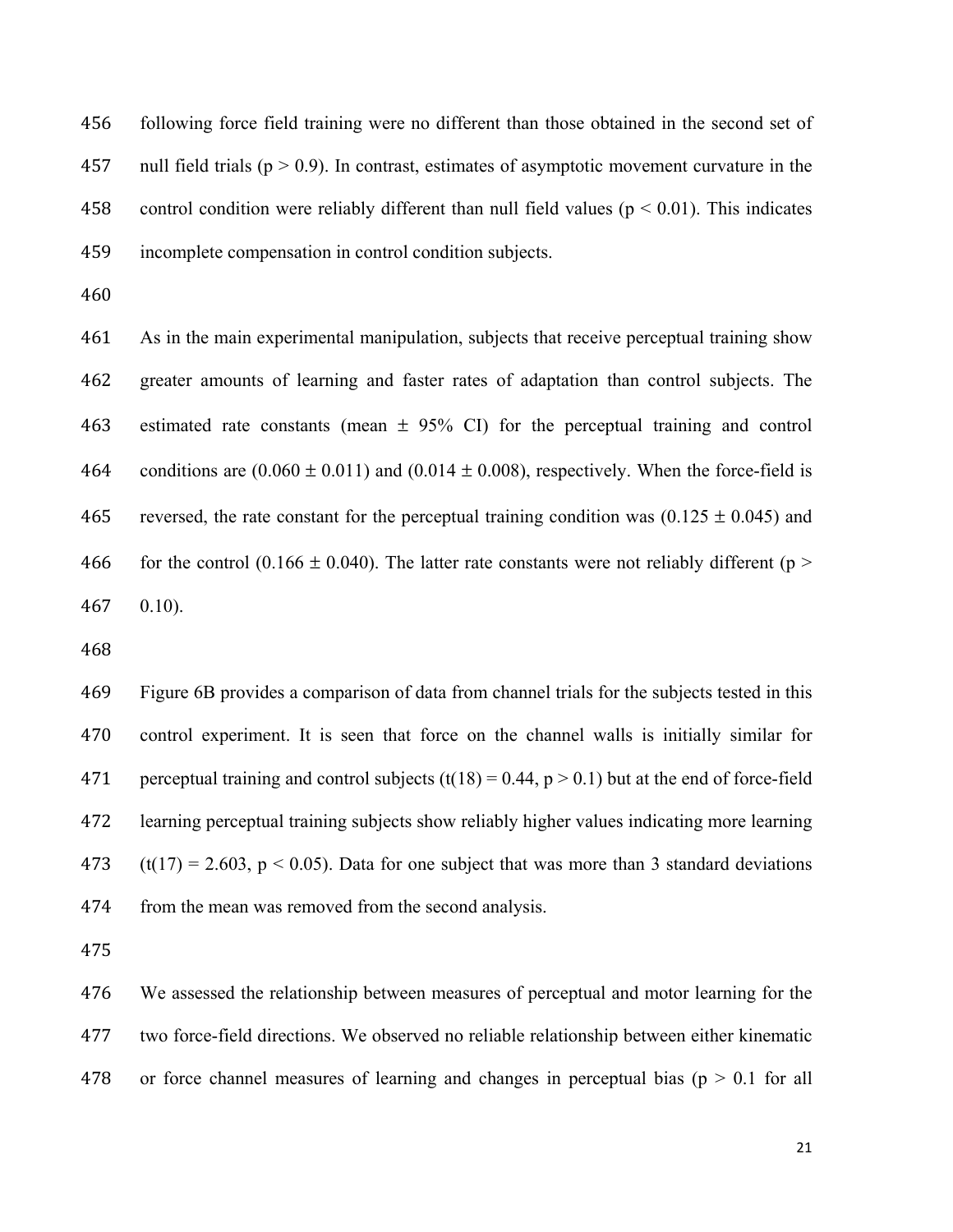tests). This was expected since measures of motor learning increase regardless of whether perceptual learning served to increase or decrease movement error due to the force-field. In contrast, measures of perceptual acuity were correlated with measures of motor 482 learning ( $r = 0.46$ ,  $p < 0.02$ ). In particular, the acuity change between baseline values and those obtained at the end of perceptual training were systematically related to changes in movement curvature (PD) between baseline and asymptotic performance in the force-field.

We conducted a comparison of the effects of perceptual training on adaptation trials in a leftward versus rightward force-field. In addition to the effects reported above, there were also observed directional differences. However they were unrelated to whether perceptual training serves to increase or decrease error in subsequent force-field trials. Thus while 491 mean force applied to the channel walls at peak velocity  $(\pm \text{ SE})$  was greater for rightward 492 than leftward loads (4.87 N  $\pm$  0.26 versus 4.08 N  $\pm$  0.25, respectively), these same differences, in the same proportion, were present in the data from control subjects that did 494 not undergo the perceptual manipulation (4.12 N  $\pm$  0.30 versus 3.075 N  $\pm$  0.20, respectively). Thus there appear to be directional asymmetries in this task associated with left versus right acting force-fields. However since they are observed in subjects in control conditions, they are unrelated to whether perceptual training serves to increase or decrease kinematic error.

#### **Discussion**

The present findings show that perceptual training helps to define the somatosensory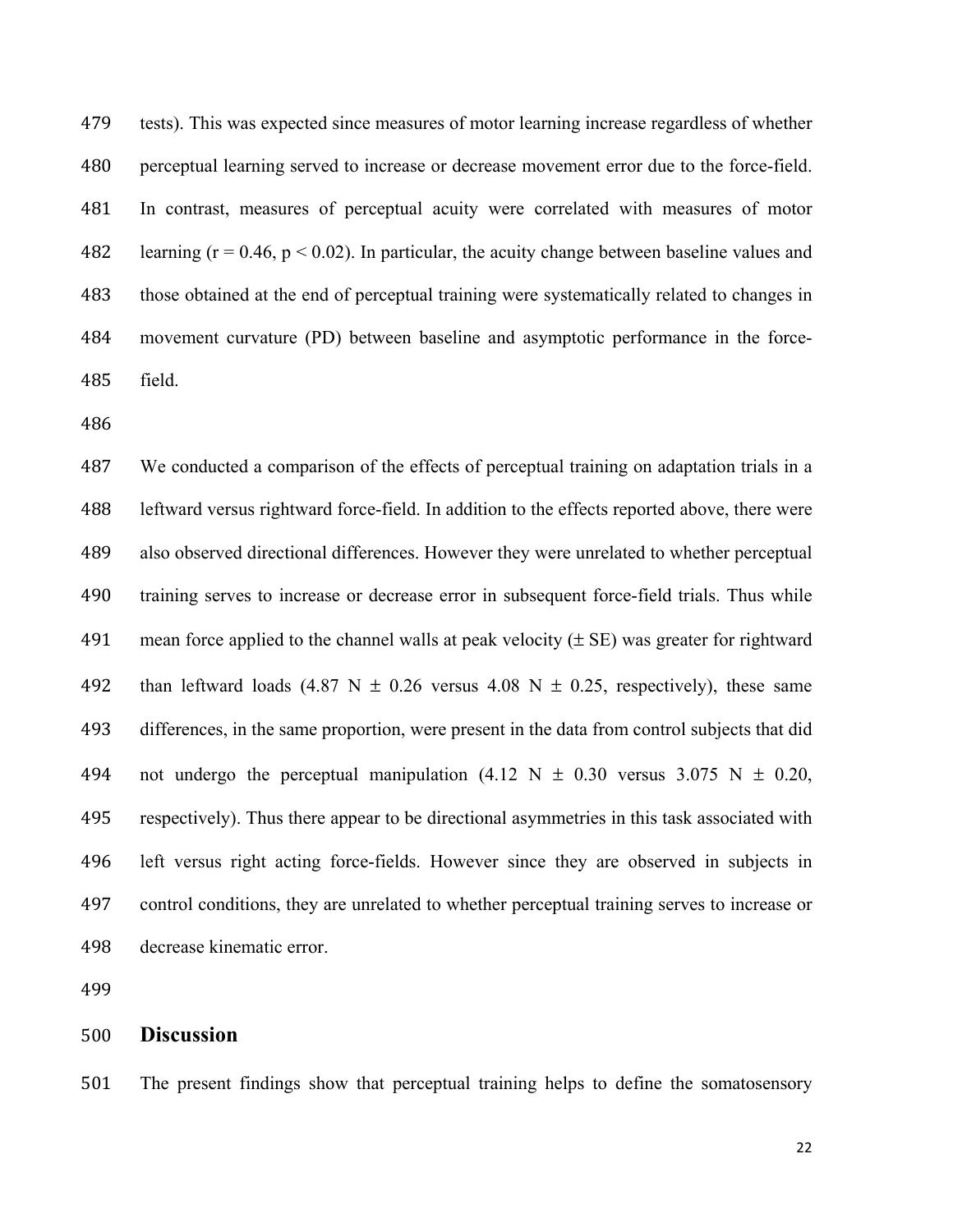goals of movement and accordingly facilitates motor learning. Perceptual training is found to improve sensitivity to small deviations (reduced uncertainty in the somatosensory domain) and to aid in the development of a sensory plan, a desired sensory trajectory that guides subsequent movements. Changes following perceptual training are observed in the kinematic (hand's lateral deviation) and kinetic (force production level) characteristics of reaching movements during motor learning, and in the temporal profile of the compensatory response (force production lag).

The effects seen here do not appear to be due to changes in the magnitude of kinematic error that is produced by the perceptual training. The beneficial effects of perceptual training are observed regardless of whether the force-field testing procedure serves to globally increase or decrease the magnitude of movement error. These benefits presumably stem from changes in somatosensory precision or acuity that result from perceptual training or possibly, as suggested by the increase in force measures with perceptual training, from a direct influence of perceptual learning on the motor system. The effects of perceptual training on the motor system are found to be substantially dependent upon perceptual judgment and reinforcement. Sensory exposure on its own is less able to produce changes in motor learning. It is also seen that the effects of perceptual training are durable. The benefits for motor learning were evident in subjects who were tested for sensorimotor adaptation 24 hours after completion of the perceptual training task.

Force-field learning and visuomotor adaptation paradigms have been used extensively to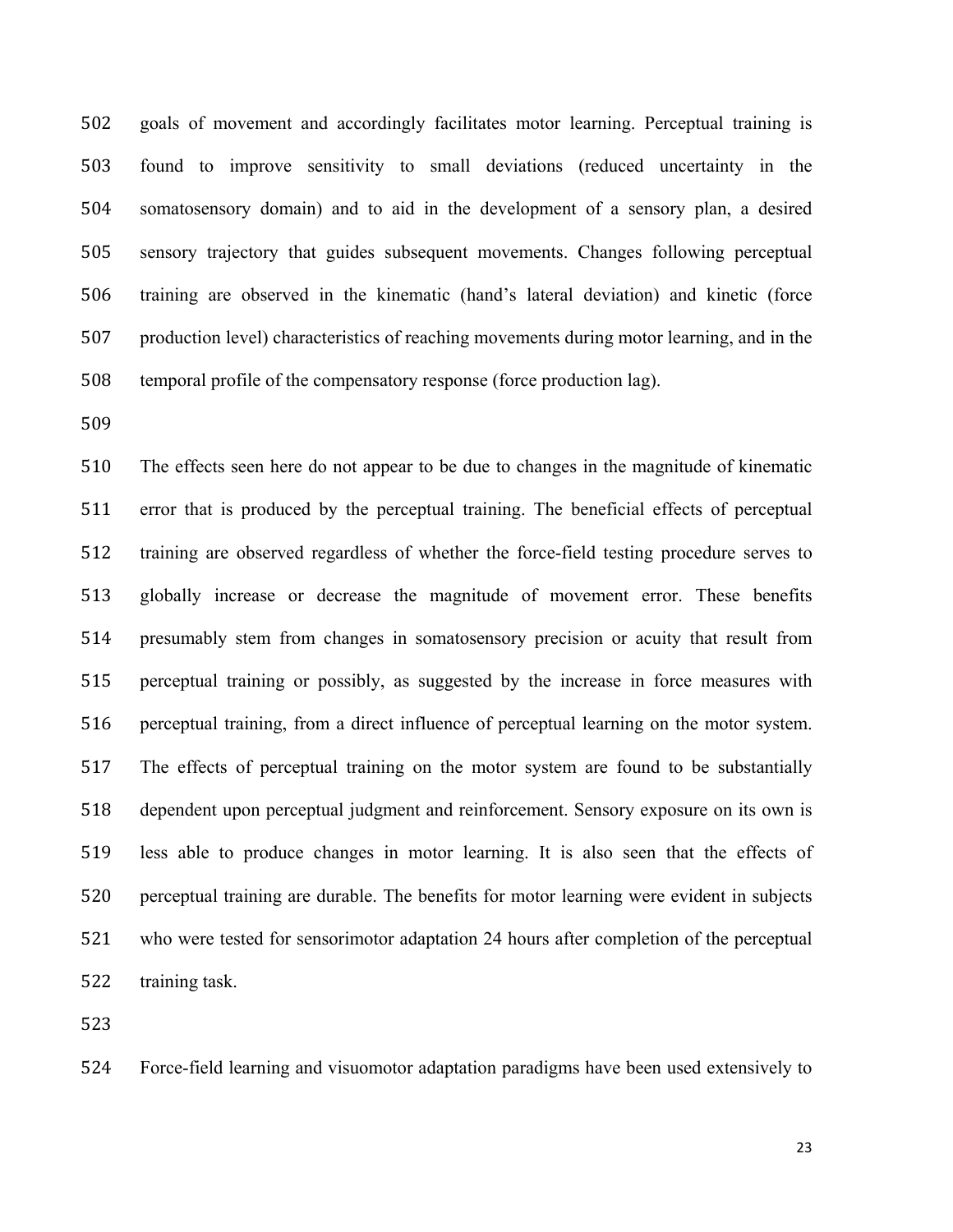study sensorimotor adaptation. There is ample evidence that these paradigms result in persistent change to both motor and somatosensory systems. But they provide a model of motor learning in the context of well defined sensory targets and hence error-based learning. In situations outside of the laboratory, somatosensory goals early in learning are often poorly defined and thus perceptual and motor learning must presumably occur in parallel.

Here we have designed a series of experiments in which it is possible to see the separate contributions of perceptual and motor components to sensorimotor adaptation. We have conducted perceptual training in the absence of active movement so as to dissociate perceptual from motor contributions to learning. That is, while the initial stages of motor learning presumably include both perceptual and motor refinements, here the perceptual refinements occur first in the context of passive movement perceptual training. Nevertheless, we find that perceptual training on its own is sufficient to modify movements and the learning that follows. Whether active movement under these conditions would enhance or suppress learning needs to be determined. However, in a study by Wong and Gribble (2012), subject-assisted proprioceptive training did not seem to have a beneficial effect on subsequent motor learning.

The current studies complement the findings of recent work on the effects on motor learning on sensory systems (Haith et al., 2008; Cressman and Henriques, 2009; Nasir and Ostry, 2009; Ostry et al., 2010; Vahdat et al., 2011; Mattar et al., 2013). In particular, it has been shown that sensorimotor adaptation results in changes to somatosensory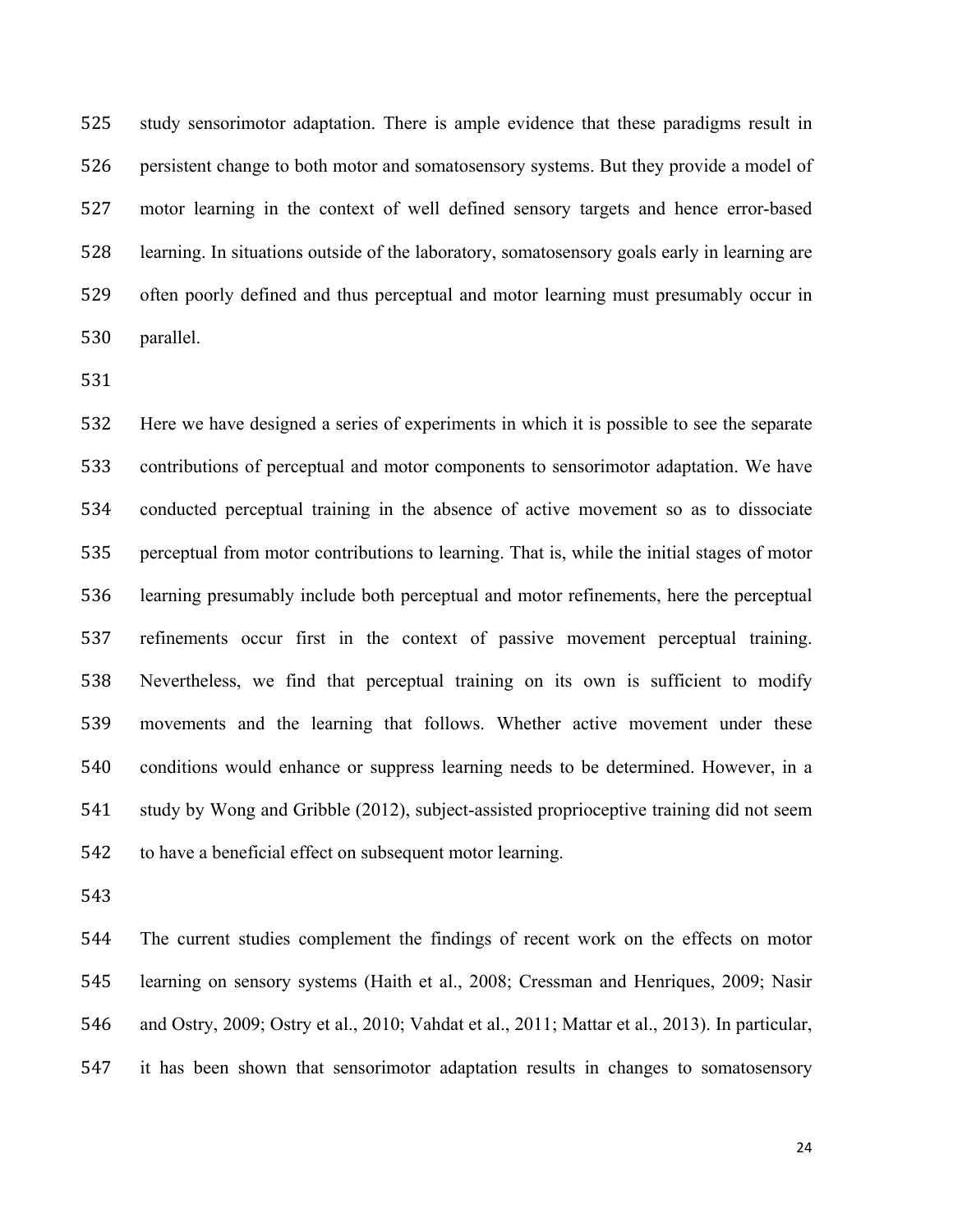perceptual function and to somatosensory areas of the brain that are correlated in magnitude with the extent of motor learning (Vahdat et al., 2011). These studies thus suggest that perceptual change is an integral part of motor learning.

The findings also complement those of a similarly designed neuro-imaging study(Vahdat et al., 2012) . In that experiment subjects underwent fMRI scans of the resting brain before and after the same perceptual training protocol as was used here. Changes in functional connectivity were assessed after parceling out those effects that could be predicted on the basis of activity in sensory areas of the brain, and in particular, primary and second somatosensory cortex and ventral premotor cortex. It was found that even with these effects removed, there were still independent changes in functional connectivity in frontal motor areas and cerebellar cortex that were correlated with perceptual training measures. Thus, changes to motor areas of the brain that occur in association with motor skill acquisition could be partially the result of perceptual learning.

Perceptual training in the present study is seen to affect motor learning and, afterwards, the degree of anterograde interference, the ability of a previously learned motor task to reduce the amount of subsequent learning on an opposite motor task(Sing and Smith, 2010). If perceptual training precedes a leftward force-field, the interference on the subsequent rightward field is increased compared to the same control condition without perceptual learning (Figure 3). However, the interference following perceptual training is reduced compared to control condition, if the order of force fields is reversed (Figure 6).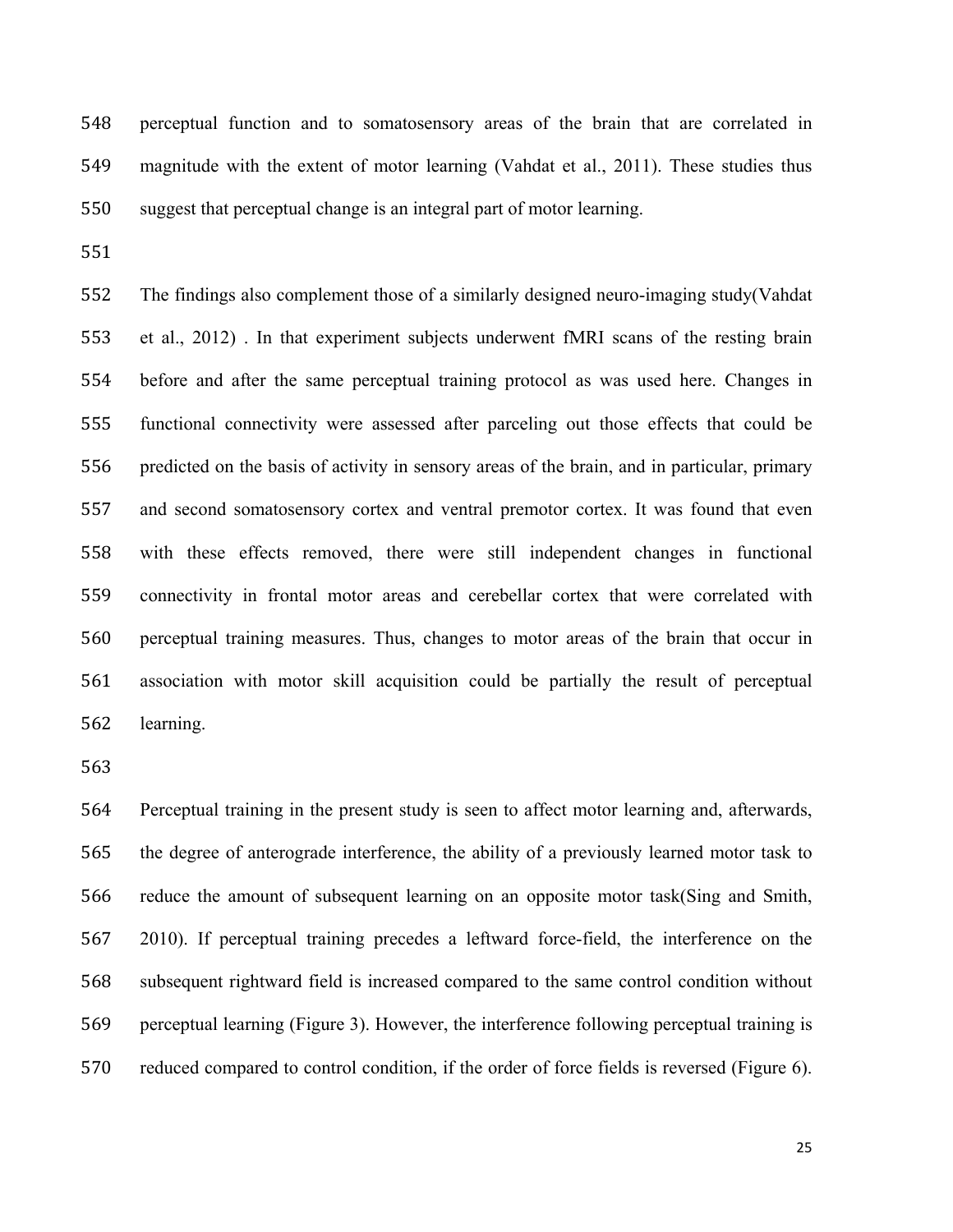One possible explanation for these seemingly opposite effects of perceptual training on the subsequent anterograde interference is that the degree of interference depends on the amount of error experienced during the initial force-field learning. Due to the direction of change in perceptual boundary, subjects in perceptual training group sensed greater kinematic error during the initial leftward force field compared to the control condition, and hence they exhibited greater interference on the following rightward force field task. On the other hand, subjects in perceptual training group, who first experienced the rightward force field, sensed less kinematic error compared to the corresponding control condition, therefore showed less interference on the following leftward force field task. This may suggest that two different mechanisms are responsible for initial acquisition versus anterograde interference of a motor task; the former mainly depends on the precision of the sensory input, while the latter depends on the magnitude of the detected error.

It is observed in the present study that prior to perceptual training, the sensed boundary between the left and the right of the workspace lies to the left of the subject's body midline. The bias appears to be related to the hand used in the perceptual testing. Wilson et al (2010) report the results of a systematic set of somatosensory perceptual tests using the left and the right hand. Their tests were similar to those used here, with the exception that, in their tests, the judgments occur in statics rather than during passive movement of the limb. They observed that when the right hand is used for perceptual testing, it is perceived to the right of its actual position, as is the case here. When perceptual testing involves the left hand, the opposite occurs: the hand is judged to be to the left of its actual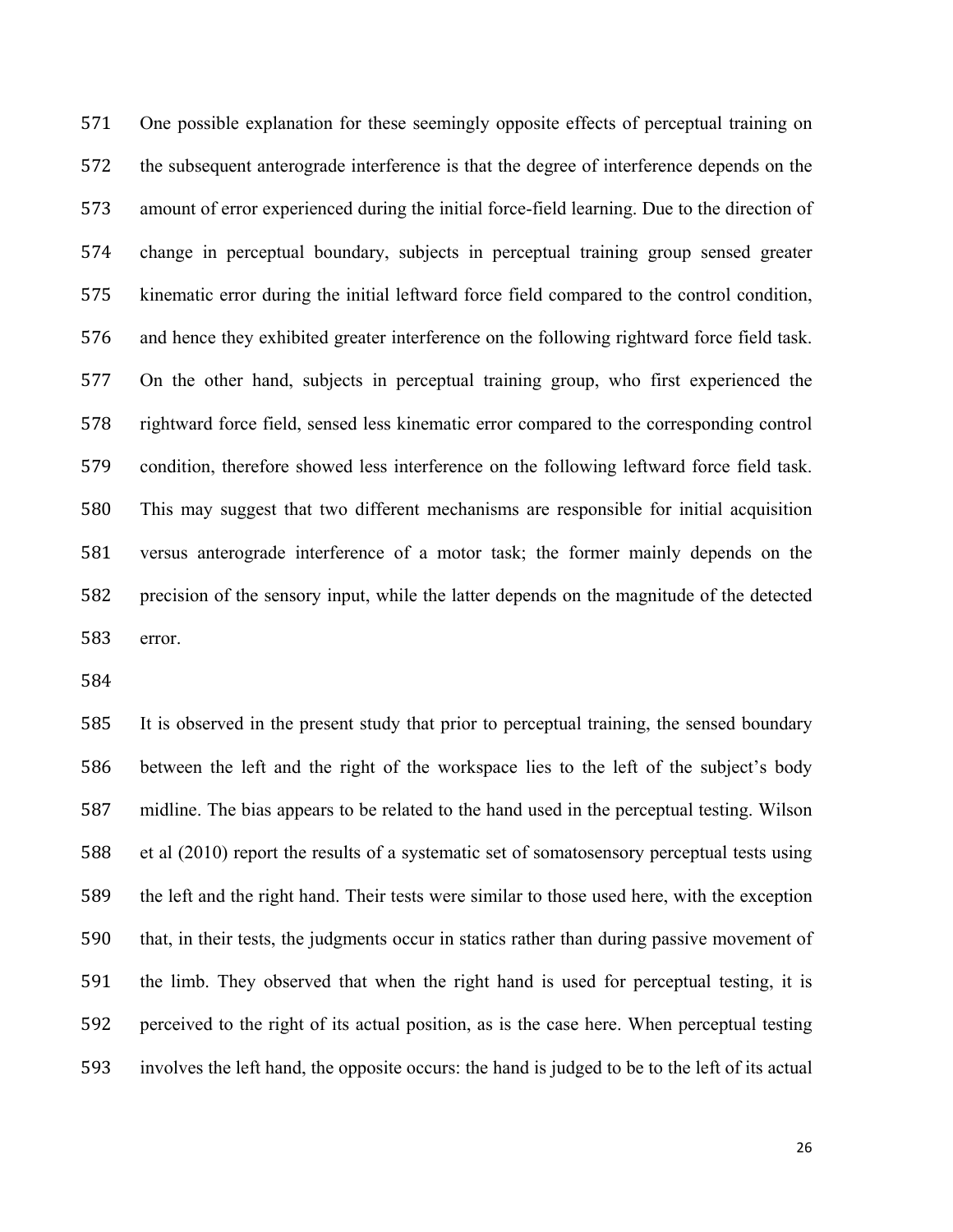position. This same directional bias is observed when subjects make active movement, without vision, to a target located in the body midline (Dizio and Lackner, 1995). When subjects use their right hand they end up to the left of the actual target. When they use their left, they end up to the right. These results are observed when subjects make unrestrained arm movements and hence the effect is not related to the dynamics of an external manipulandum. The source of this proprioceptive bias is unknown although factors related muscle spindle function and limb geometry have been suggested (Herrmann and Flanders, 1998; Bergenheim et al., 2000; Jones et al., 2001).

The goal of the current study was to provide a training protocol that potentially maximizes the involvement of the perceptual network during training. Hence, we did not attempt to distinguish the effects of perceptual judgement and reinforcement learning during the perceptual training protocol. The first two blocks of perceptual training involved perceptual judgments without feedback, while blocks three to five involved both perceptual judgment and reinforced feedback. So any improvement that we observed can be attributed to either procedure or the two in combination.

Several investigators have examined the plasticity induced in cortical motor areas as a result of active movement training. The general finding has been that acquiring a new motor skill facilitates the induction of plasticity in motor cortex. For example, in a series of electrophysiological experiments on primates (Nudo et al., 1996; Plautz et al., 2000), Nudo and colleagues trained monkeys on a repetitive motor task that required the retrieval of food pellets from either a small or large-diameter well (Nudo et al., 1996;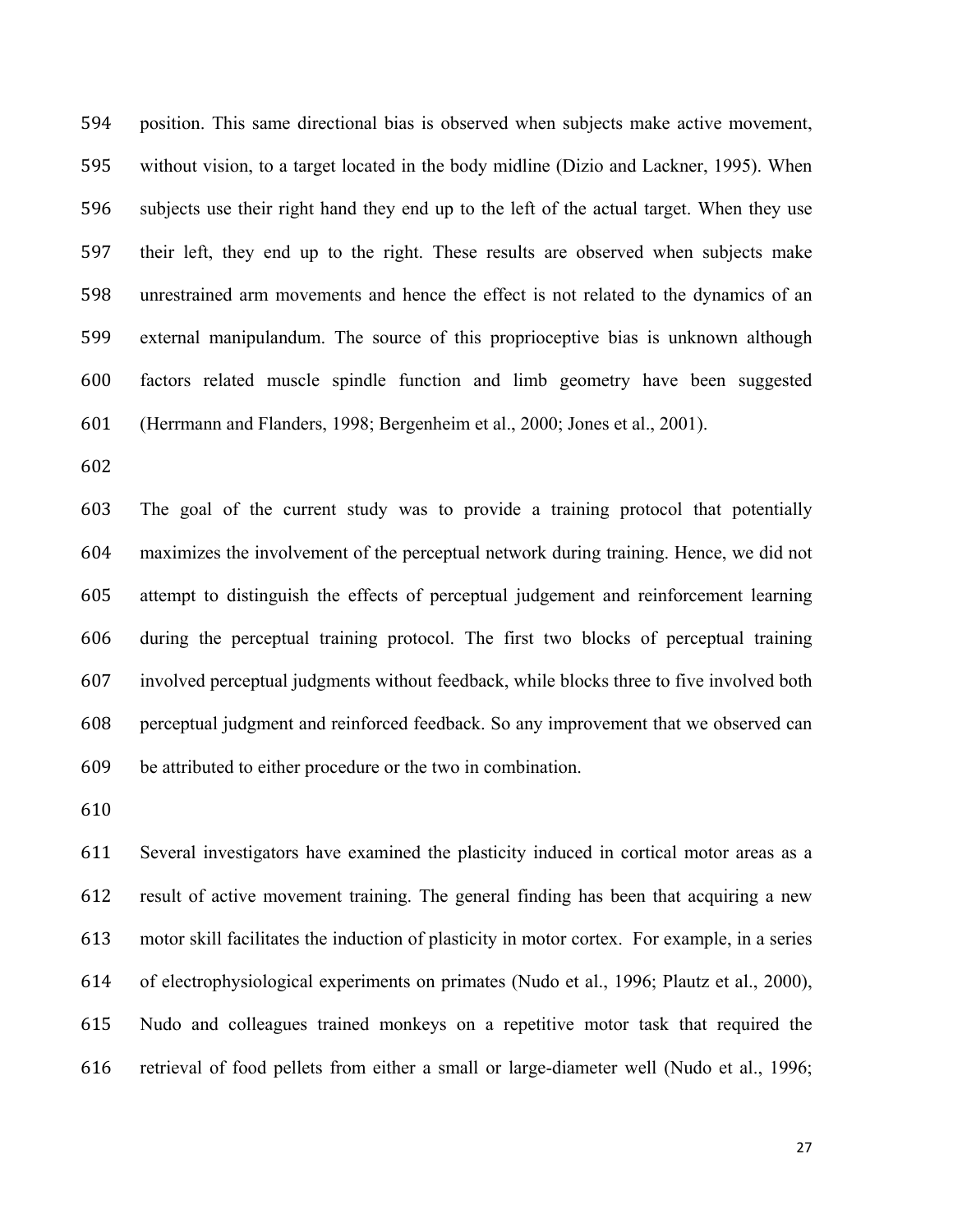Plautz et al., 2000). They found persistent changes in the movement representation in primary motor cortex with small-well training, in which a new motor skill emerged. This is in line with a recent study on spinal cord injured rats who trained on a combination of treadmill-based training and a robotic postural interface which promoted active involvement of their paralyzed hindlimbs (van den Brand et al., 2012). It was found that active engagement was necessary to induce cortical plasticity, which led to successful locomotor recovery. Automated step training failed to restore voluntary locomotion despite long periods of repeated training post injury. These results support the idea that skill acquisition is important for the occurrence of cortical plasticity in the motor domain.

Similar results have been reported for plasticity in somatosensory cortex following sensory training. Recanzone and colleagues (Recanzone et al., 1992) reported reorganization of the hand representation in primary somatosensory area 3b following a tactile frequency-discrimination task. In contrast, when monkeys received identical tactile stimulation of the hand, but were attending to auditory stimuli, no significant reorganization was observed in somatosensory areas. In a recent study which is perhaps closest to the present report, Rosenkranz and Rothwell (2012) show that sensory attention during a somatosensory frequency discrimination task results in changes to intra-cortical inhibition in primary motor cortex and augmented motor learning. The present results are consistent with these findings and show that skill acquisition in the somatosensory domain facilitates motor learning.

It is worth considering other recent work on the effects of sensory experience and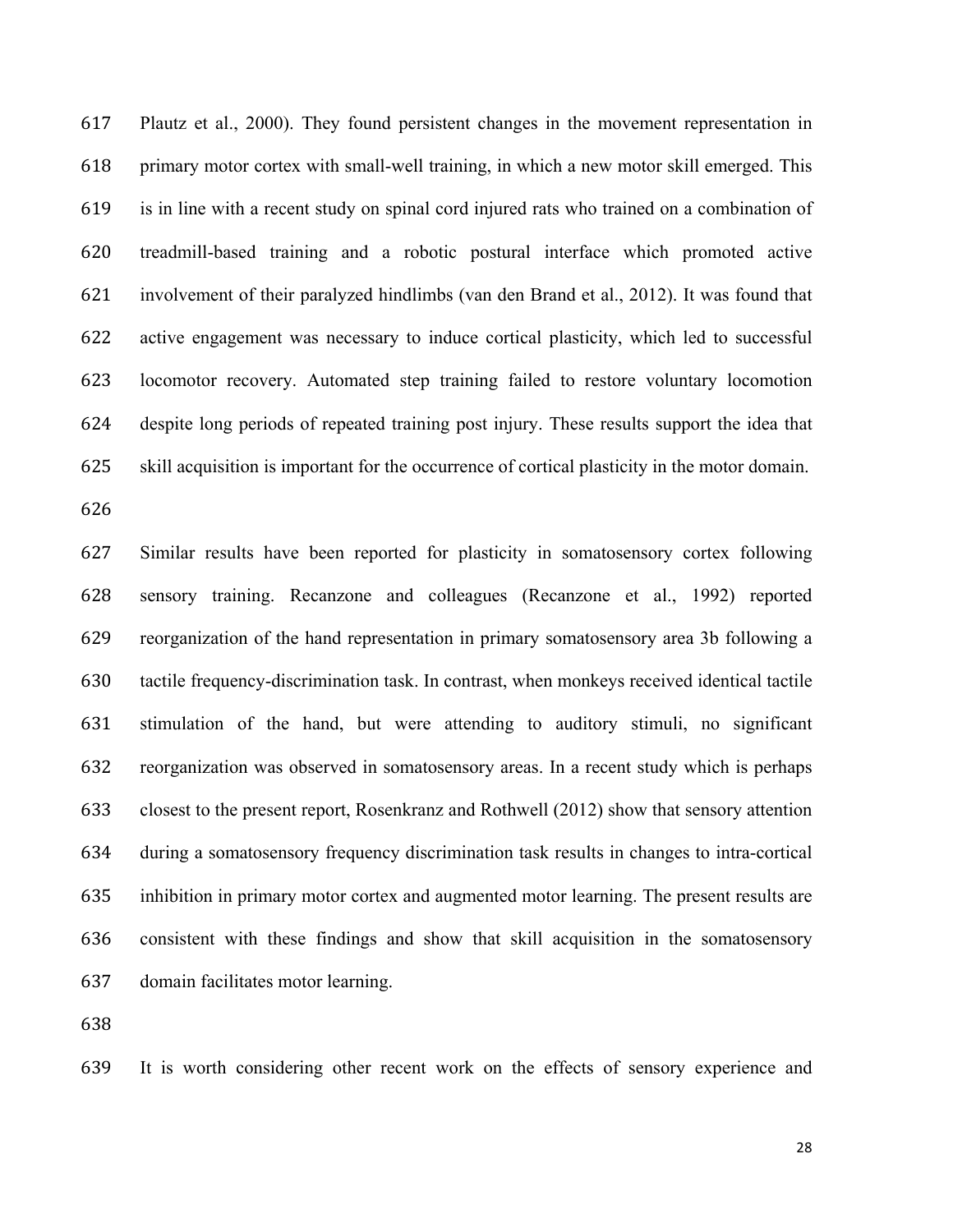repetition on motor learning. We show here that reinforced perceptual training can influence subsequent motor performance and learning. This is consistent with work by Huang et al. (2011) which shows that repeated movement in the context of visuomotor adaptation can enhance subsequent motor learning. However, one presently unresolved aspect of work on repetition and reward in motor learning is a discrepancy between the work of Diedrichsen et al. (2010) in which a directional movement bias was documented for repeated movements in a redundant dimension of the task whereas in a similar study in which there was no redundancy in the task, repetition alone resulted in no bias in the movement direction (Huang et al., 2011). In the present study there was similarly no dimensional redundancy in the task, yet passive movement repetition biased subsequent force-field learning. This is consistent with Diedrichsen et al.'s observation that sensory experience may have the capacity to influence the following movements. The source of these differences remains unclear but the resolution of this issue will contribute to an understanding of the characteristics of sensory experience and perceptual learning that influence voluntary movement.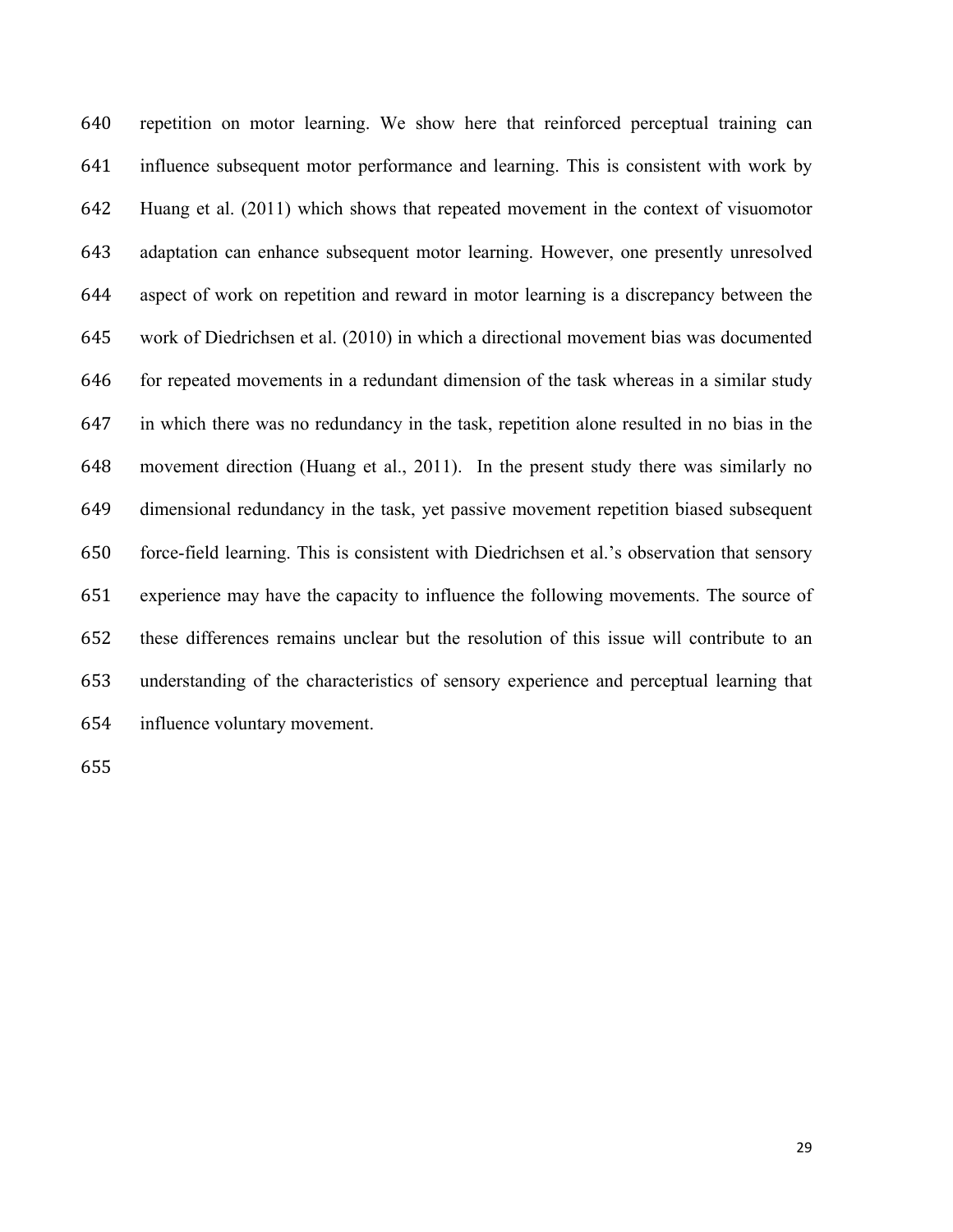### **Figure Legends**

Fig. 1. Schematic illustration showing the testing sequence in each of the experimental conditions.

Fig. 2. Somatosensory perceptual learning changes sensed limb position and perceptual acuity. A. The robot passively displaced the subject's arm along one of 10 trajectories. Top down view showing the entire fan-shaped displacement pattern. B. Systematic shift in the psychometric function of a representative subject as a result of perceptual reinforcement learning. Dots show tested limb positions and binary responses (blue represents start of training, red gives end of training). C. The perceptual boundary changes over the course of training (mean over all subjects in the somatosensory 666 discrimination group  $\pm$  se). D. Perceptual acuity increases with learning. As acuity increases, the distance between the 25th and 75th percentile of the psychometric function 668 decreases (mean  $\pm$  se).

Fig. 3. Reinforced perceptual learning increases the rate and extent of motor learning. A. Experimental sequence and average lateral movement deviation in different phases of the experiment. For visualization purposes, the figure shows only experimental subjects that underwent somatosensory discrimination training (blue) and control subjects that received no perceptual training, nor passive movement, of any kind at all (red). B. Effect of perceptual training on movement and adaptation are seen as changes in movement deviation. Left panel shows differences in deviation following sensory training relative to baseline. Middle panel shows movement deviation relative to Null 1 baseline at the end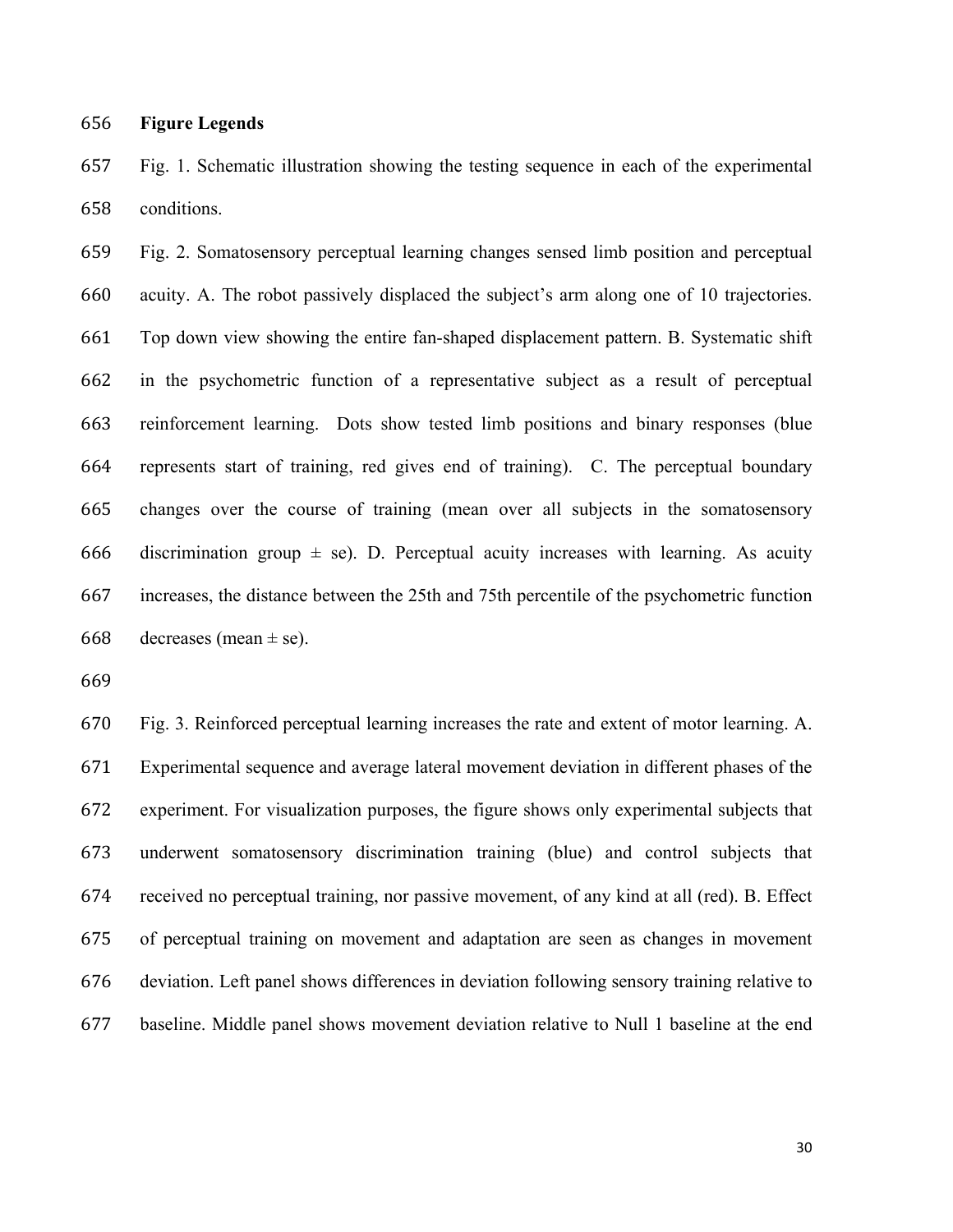of force-field learning. Right panel shows movement deviation at the end of force field 679 learning relative to Null2.  $*$  indicates p < 0.05,  $**$  indicates p < 0.001.

Fig. 4. A. Motor learning as reflected in lateral force production early in force-field 682 learning. Mean normalized force profiles  $(\pm s$ e) over the course of movement. A value of 1 represents full compensation for the force-field. B. Lateral force production late in force-field learning. Subjects in the reinforcement group show greatest learning. Control subjects show least. Data for the 24h condition are not shown but lies behind the passive group data. C. Motor learning as evaluated by lateral forces applied to the channel walls, normalized by the ideal force, for movements early and late in learning. It can be seen that the force index increases from early to late in learning.

690 Fig. 5. Reinforced perceptual learning facilitates the acquisition of predictive control 691 during sensorimotor adaptation. The mean lateral force exerted by the subject in the 692 channel trials is shown (yellow) in relation to the ideal force needed to fully 693 compensate for the load (blue). A. Reinforced perceptual training. B. Passive 694 movement C. Control D. The time lag between actual and ideal force is least for the 695 reinforcement group and greatest for the control condition subjects.

697 Fig. 6. Somatosensory perceptual training improves the rate and extent of motor learning in spite of a perceptual boundary shift that serves to decrease error on subsequent movements. A. Measures of movement curvature in association with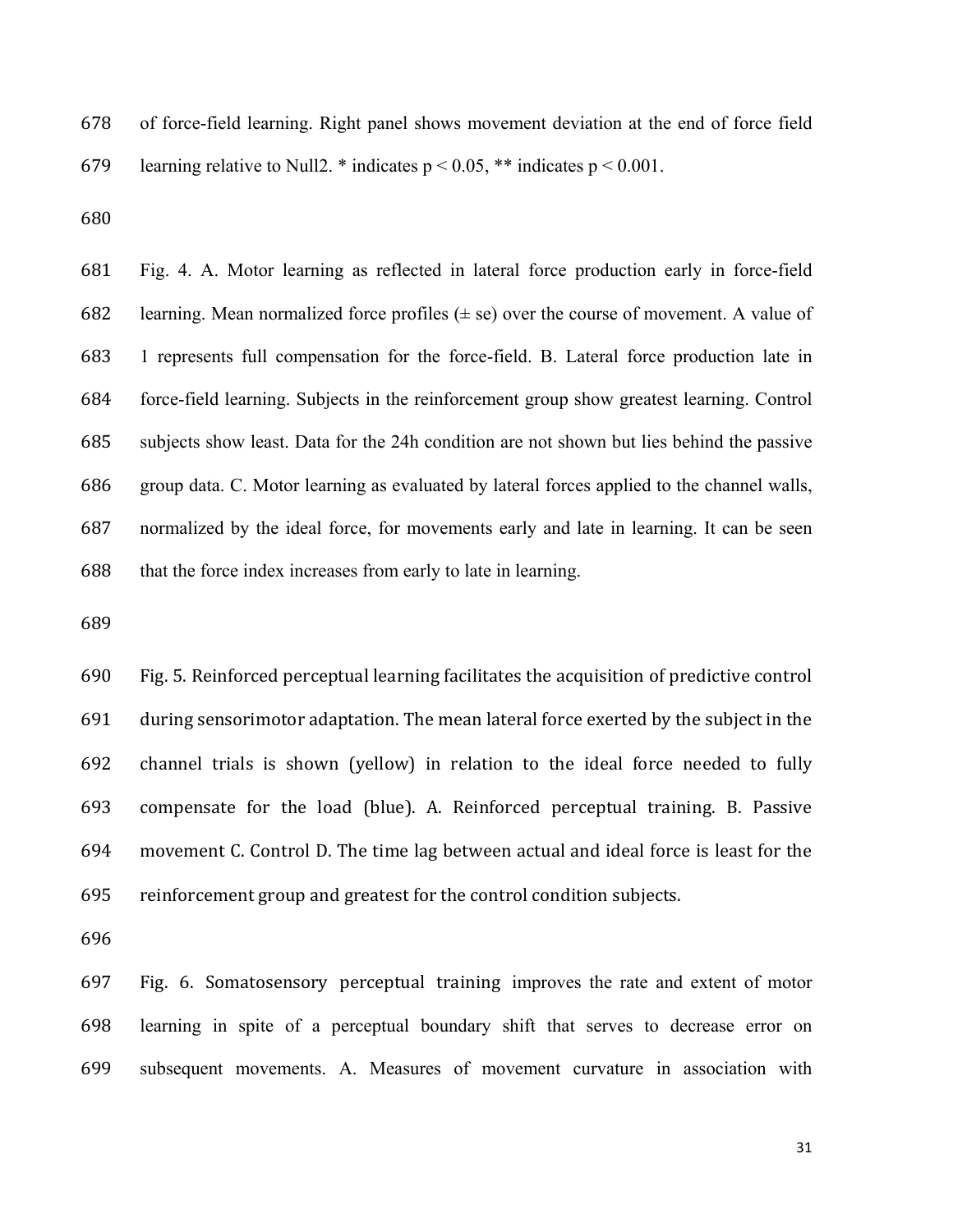perceptual training that is followed by a rightward force-field, and then a leftward field. Blue indicates subjects in the perceptual training condition. Red shows control subjects. B. Mean normalized force profiles over the course of training. Perceptual training results in increases in lateral force production relative to control subjects even when the associated perceptual shift serves to reduce kinematic error. C. Increases in acuity with perceptual training are found to be systematically correlated with improvements in motor learning as measured by changes in movement curvature (PD) between baseline and asymptotic performance in the force-field. As a measure of acuity we used the distance in 708 millimeters between the  $25<sup>th</sup>$  and 75th percentile of the psychometric function. The values shown here are the changes in distance from the early to the late phase of sensory training. Larger values correspond to greater acuity.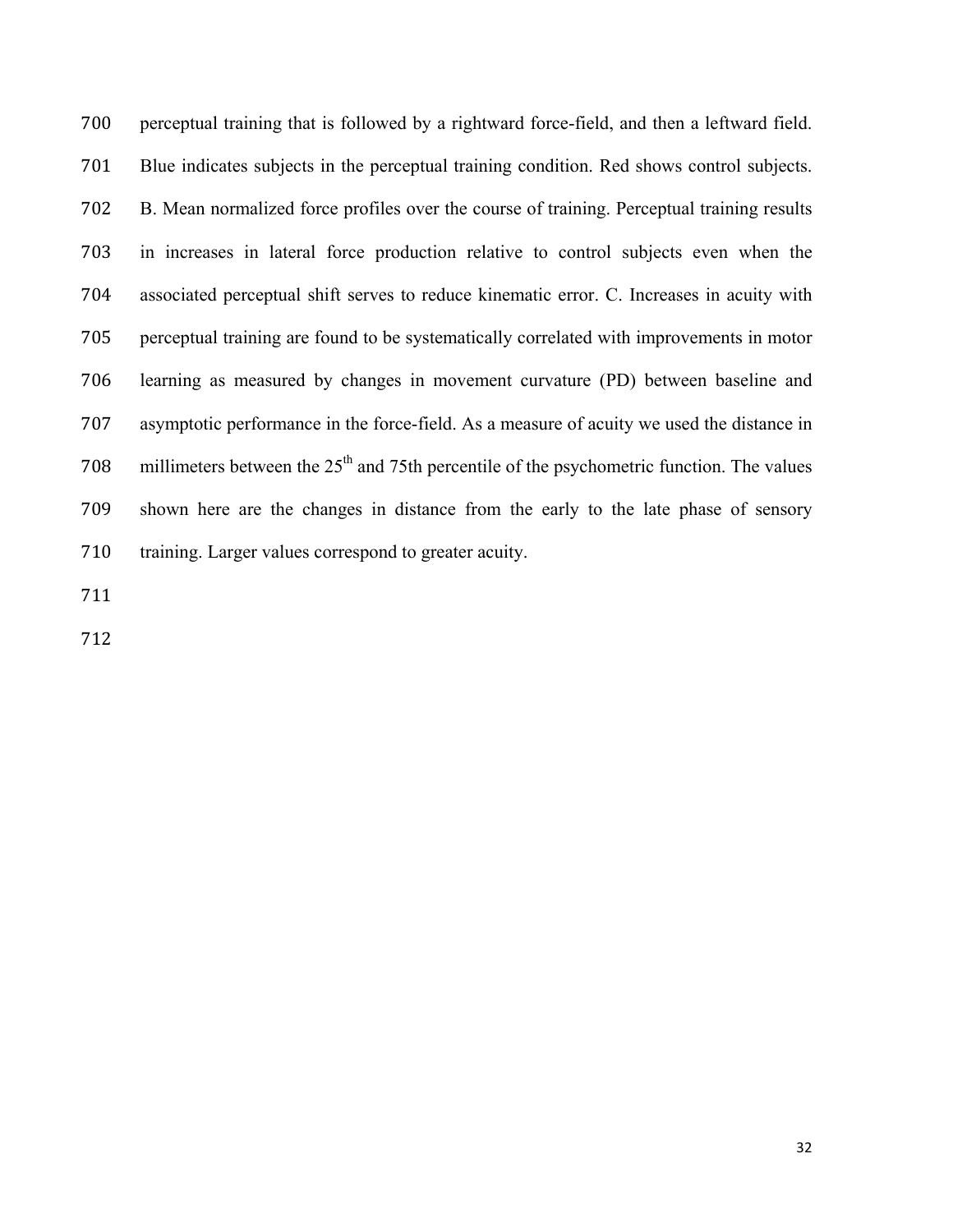## **References**

- Bergenheim M, Ribot-Ciscar E, Roll JP (2000) Proprioceptive population coding of two-dimensional limb movements in humans: I. Muscle spindle feedback during spatially oriented movements. Exp Brain Res 134:301-310.
- Carel C, Loubinoux I, Boulanouar K, Manelfe C, Rascol O, Celsis P, Chollet F (2000) Neural substrate for the effects of passive training on sensorimotor cortical representation: a study with functional magnetic resonance imaging in healthy subjects. J Cereb Blood Flow Metab 20:478-484.
- Carey LM, Abbott DF, Puce A, Jackson GD, Syngeniotis A, Donnan GA (2002) Reemergence of activation with poststroke somatosensory recovery: a serial fMRI case study. Neurology 59:749-752.
- Cressman EK, Henriques DY (2009) Sensory recalibration of hand position following visuomotor adaptation. J Neurophysiol 102:3505-3518.
- Diedrichsen J, White O, Newman D, Lally N (2010) Use-dependent and error-based learning of motor behaviors. J Neurosci 30:5159-5166.
- Dizio P, Lackner JR (1995) Motor adaptation to Coriolis force perturbations of reaching movements: endpoint but not trajectory adaptation transfers to the nonexposed arm. J Neurophysiol 74:1787-1792.
- Haith A, Jackson C, Miall R, Vijayakumar S (2008) Unifying the sensory and motor components of sensorimotor adaptation. Adv Neural Inf Process Syst:593-600.
- Held R, Hein AV (1958) Adaptation of disarranged hand-eye coordination contingent upon re-afferent stimulation. Perceptual & Motor skills 8:87-90.
- Herrmann U, Flanders M (1998) Directional tuning of single motor units. J Neurosci 18:8402-8416.
- Huang VS, Haith A, Mazzoni P, Krakauer JW (2011) Rethinking motor learning and savings in adaptation paradigms: model-free memory for successful actions combines with internal models. Neuron 70:787-801.
- Izawa J, Shadmehr R (2011) Learning from sensory and reward prediction errors during motor adaptation. PLoS computational biology 7:e1002012.
- Jones KE, Wessberg J, Vallbo AB (2001) Directional tuning of human forearm muscle afferents during voluntary wrist movements. The Journal of physiology 536:635- 647.
- Krakauer JW, Ghilardi MF, Ghez C (1999) Independent learning of internal models for kinematic and dynamic control of reaching. Nat Neurosci 2:1026-1031.
- Lewis GN, Byblow WD (2004) The effects of repetitive proprioceptive stimulation on corticomotor representation in intact and hemiplegic individuals. Clin Neurophysiol 115:765-773.
- Lotze M, Braun C, Birbaumer N, Anders S, Cohen LG (2003) Motor learning elicited by voluntary drive. Brain 126:866-872.
- Mattar AA, Darainy M, Ostry DJ (2013) Motor learning and its sensory effects: time course of perceptual change and its presence with gradual introduction of load. J Neurophysiol 109:782-791.
- Nasir SM, Ostry DJ (2009) Auditory plasticity and speech motor learning. Proc Natl Acad Sci U S A 106:20470-20475.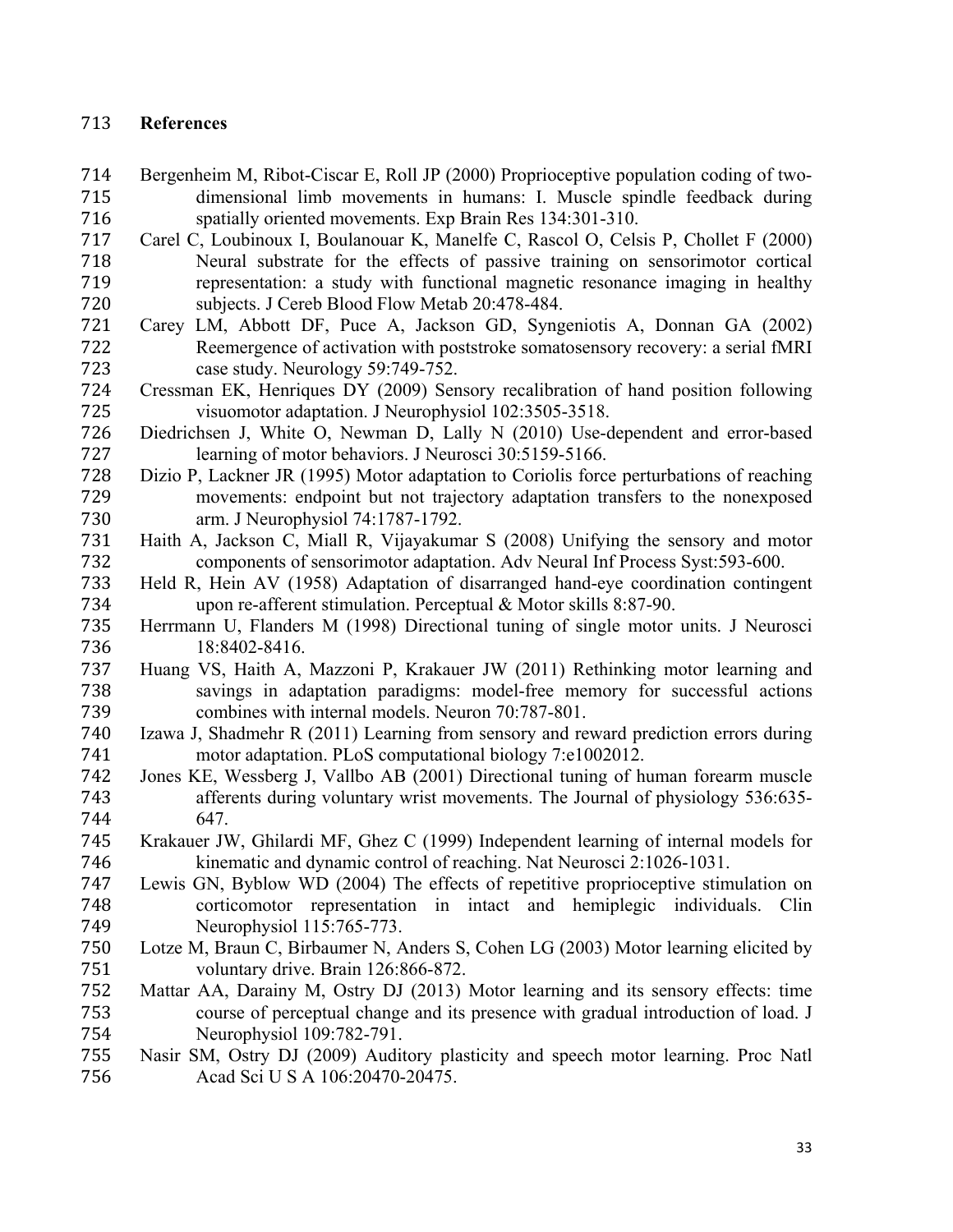- Nudo RJ, Milliken GW, Jenkins WM, Merzenich MM (1996) Use-dependent alterations of movement representations in primary motor cortex of adult squirrel monkeys. J Neurosci 16:785-807.
- Ostry DJ, Darainy M, Mattar AA, Wong J, Gribble PL (2010) Somatosensory plasticity and motor learning. J Neurosci 30:5384-5393.
- Plautz EJ, Milliken GW, Nudo RJ (2000) Effects of repetitive motor training on movement representations in adult squirrel monkeys: role of use versus learning. Neurobiol Learn Mem 74:27-55.
- Pleger B, Foerster AF, Ragert P, Dinse HR, Schwenkreis P, Malin JP, Nicolas V, Tegenthoff M (2003) Functional imaging of perceptual learning in human primary and secondary somatosensory cortex. Neuron 40:643-653.
- Recanzone GH, Merzenich MM, Jenkins WM, Grajski KA, Dinse HR (1992) Topographic reorganization of the hand representation in cortical area 3b owl monkeys trained in a frequency-discrimination task. J Neurophysiol 67:1031- 1056.
- Rosenkranz K, Rothwell JC (2012) Modulation of proprioceptive integration in the motor cortex shapes human motor learning. J Neurosci 32:9000-9006.
- Scheidt RA, Reinkensmeyer DJ, Conditt MA, Rymer WZ, Mussa-Ivaldi FA (2000) Persistence of motor adaptation during constrained, multi-joint, arm movements. J Neurophysiol 84:853-862.
- Shadmehr R, Mussa-Ivaldi FA (1994) Adaptive representation of dynamics during learning of a motor task. J Neurosci 14:3208-3224.
- Sing GC, Smith MA (2010) Reduction in learning rates associated with anterograde interference results from interactions between different timescales in motor adaptation. PLoS computational biology 6.
- Vahdat S, Darainy M, Ostry DJ (2012) Plasticity in motor system induced by somatosensory training. Society for Neuroscience meeting abstract, New Orleans.
- Vahdat S, Darainy M, Milner TE, Ostry DJ (2011) Functionally specific changes in resting-state sensorimotor networks after motor learning. J Neurosci 31:16907- 16915.
- van den Brand R, Heutschi J, Barraud Q, DiGiovanna J, Bartholdi K, Huerlimann M, Friedli L, Vollenweider I, Moraud EM, Duis S, Dominici N, Micera S, Musienko P, Courtine G (2012) Restoring voluntary control of locomotion after paralyzing spinal cord injury. Science 336:1182-1185.
- Wilson ET, Wong J, Gribble PL (2010) Mapping proprioception across a 2D horizontal workspace. PloS one 5:e11851.
- Wong JD, Kistemaker DA, Chin A, Gribble PL (2012) Can proprioceptive training improve motor learning? J Neurophysiol 108:3313-3321.
-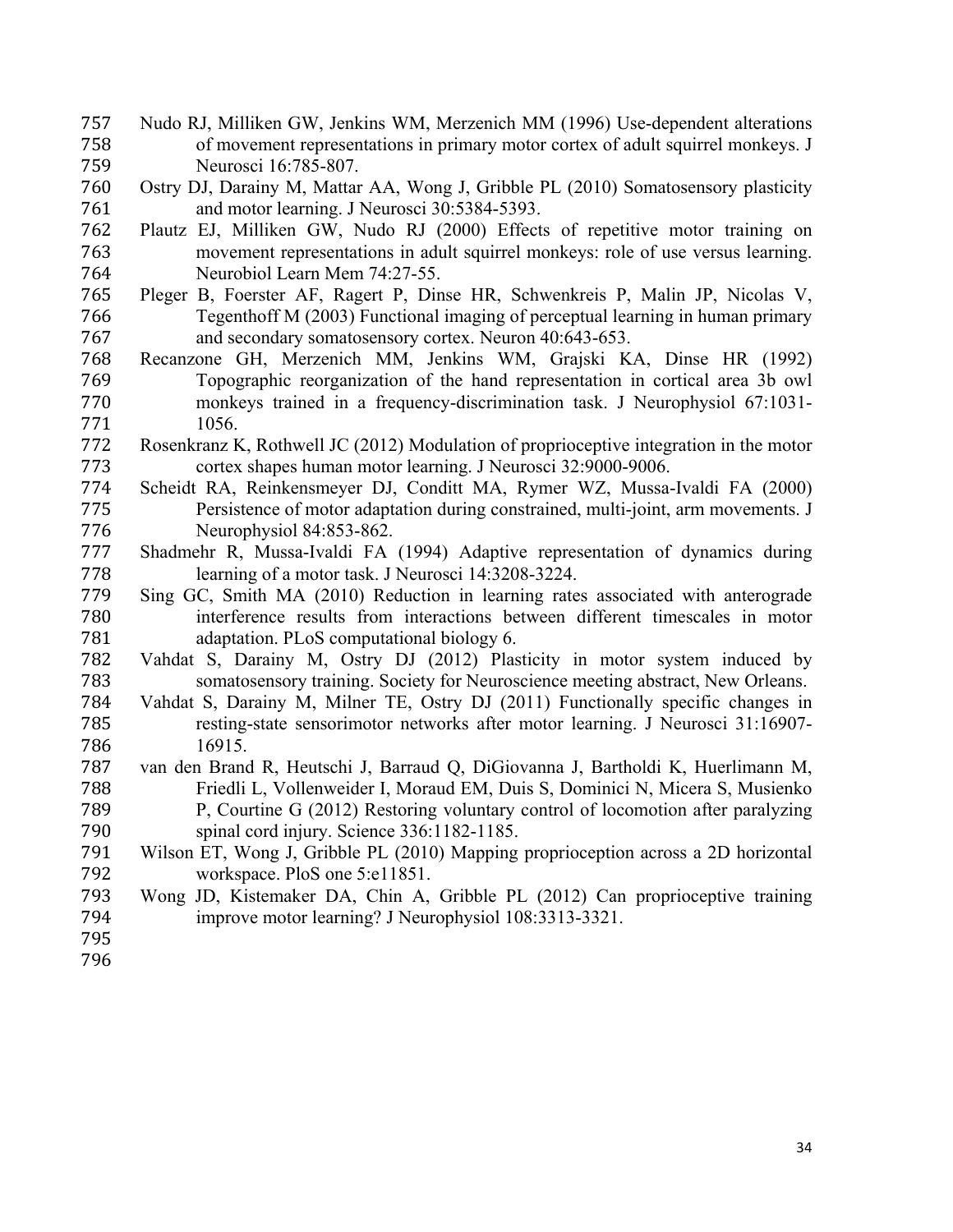|  |  | $\textsf{Reinforcement} \hspace{0.1cm} \mid \hspace{0.1cm} \frac{100 \text{ Trials}}{\textsf{Null field}} \hspace{0.1cm} \mid \hspace{0.1cm} \frac{5^{*}100 \text{ Trials}}{\textsf{Perceptual Training}} \hspace{0.1cm} \mid \hspace{0.1cm} \frac{50 \text{ Trials}}{\textsf{Null field}} \hspace{0.1cm} \mid \hspace{0.1cm} \frac{150 \text{ Trials}}{\textsf{Ff}_n} \hspace{0.1cm} \mid \hspace{0.1cm} \frac{50 \text{ Trials}}{\textsf{FF}_n} \hspace{0$ |  |  |  |  |
|--|--|--------------------------------------------------------------------------------------------------------------------------------------------------------------------------------------------------------------------------------------------------------------------------------------------------------------------------------------------------------------------------------------------------------------------------------------------------------------|--|--|--|--|
|  |  | Passive $\frac{100 \text{ Trials}}{\text{Null field}} + \frac{5*100 \text{ Trials}}{\text{Passive Movement}} + \frac{50 \text{ Trials}}{\text{Null field}} + \frac{150 \text{ Trials}}{\text{FF}_b} + \frac{50 \text{ Trials}}{\text{FF}_b}$                                                                                                                                                                                                                 |  |  |  |  |
|  |  | Control $\frac{100 \text{ Trials}}{\text{Null field}}$ $\left  \frac{100 \text{ Trials}}{\text{Not task}} \right $ $\left  \frac{50 \text{ Trials}}{\text{Null field}} \right $ $\left  \frac{50 \text{ Trials}}{\text{FF}} \right $                                                                                                                                                                                                                         |  |  |  |  |
|  |  | 24h $\frac{100 \text{ Trials}}{\text{Null field}}$ $\frac{5*100 \text{ Trials}}{\text{Perceptual Training}}$ $\frac{24h}{\text{Perceptual Training}}$ $\frac{1}{24}$ $\frac{50 \text{ Trials}}{\text{Null field}}$ $\frac{150 \text{ Trials}}{\text{FF}}$                                                                                                                                                                                                    |  |  |  |  |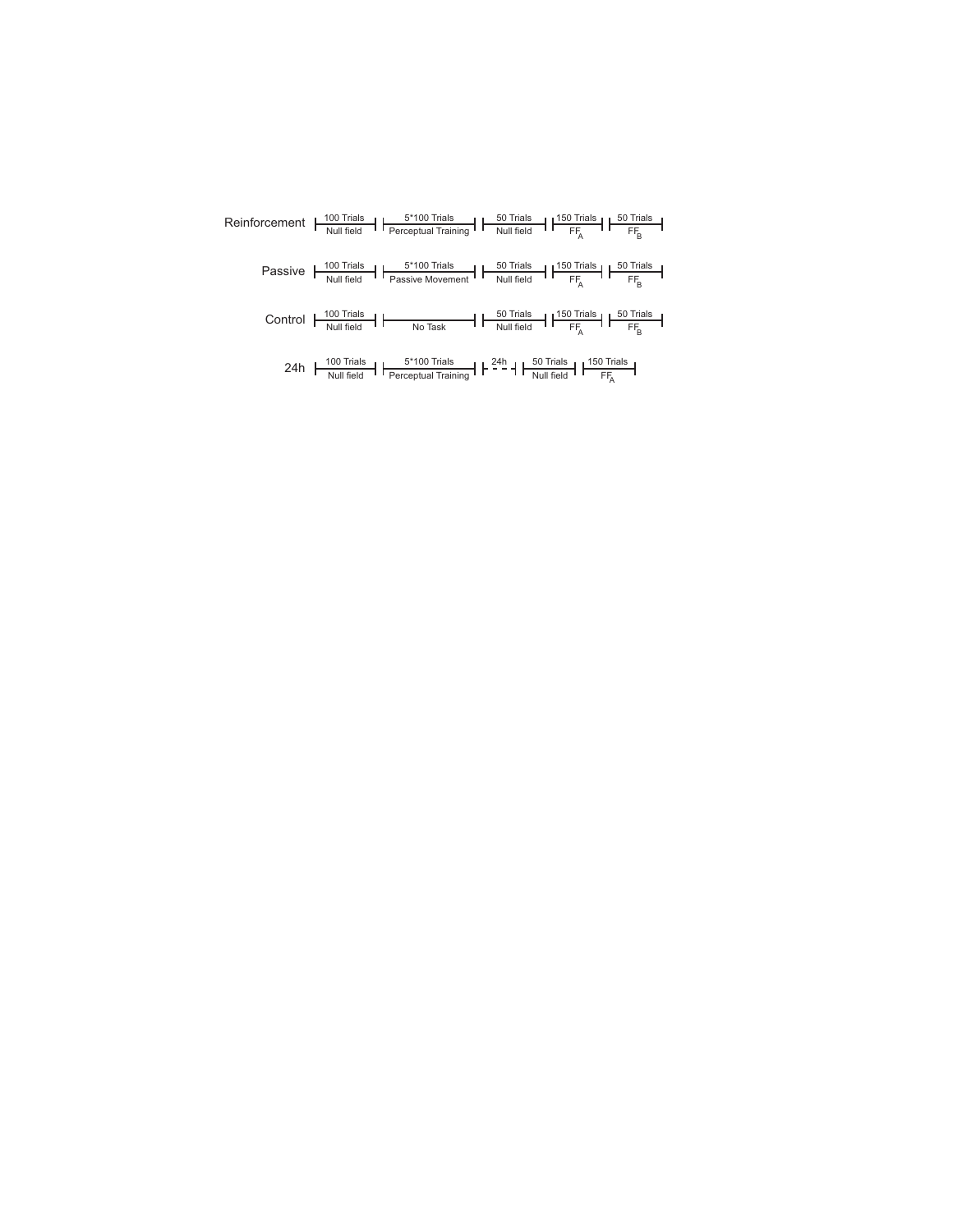

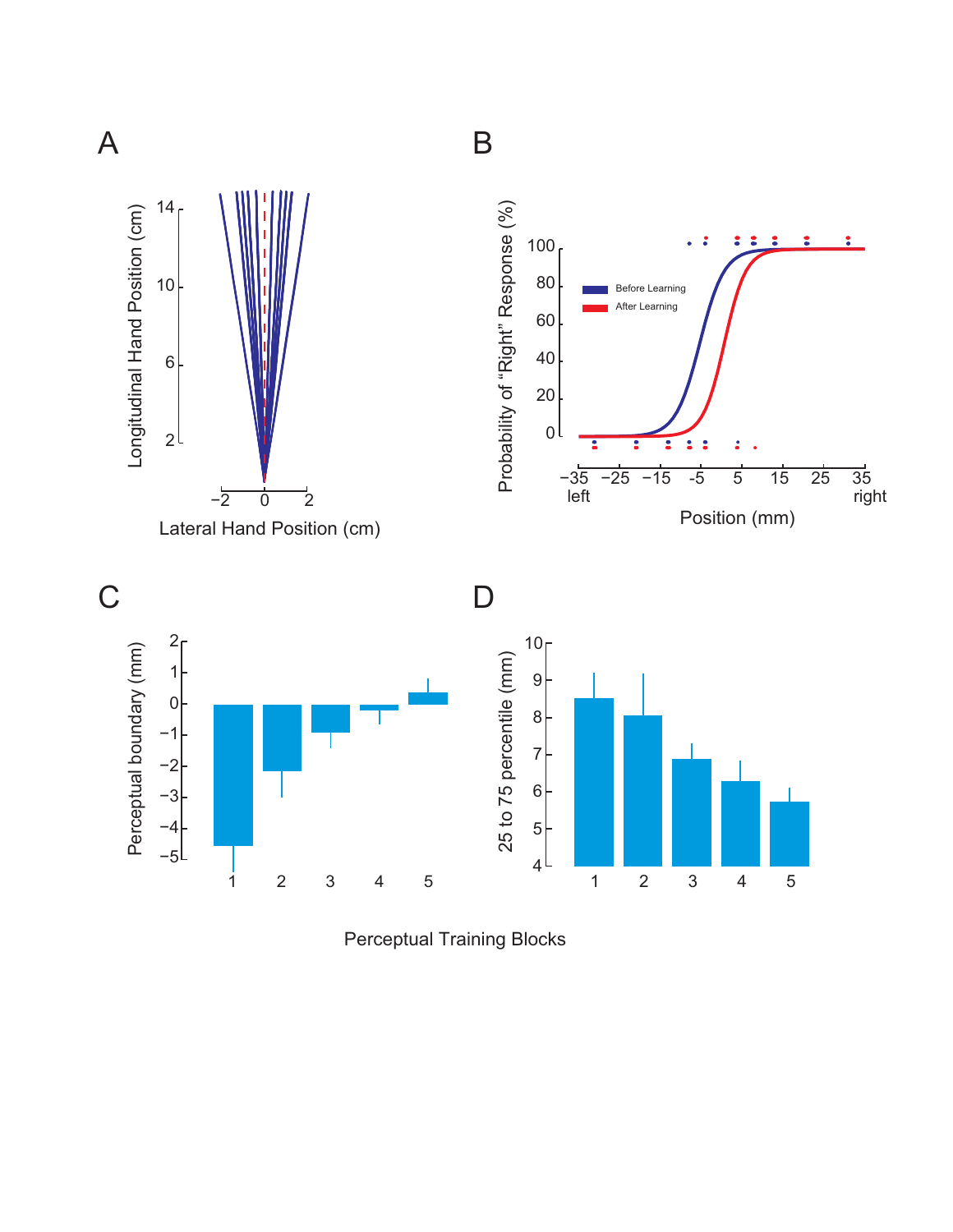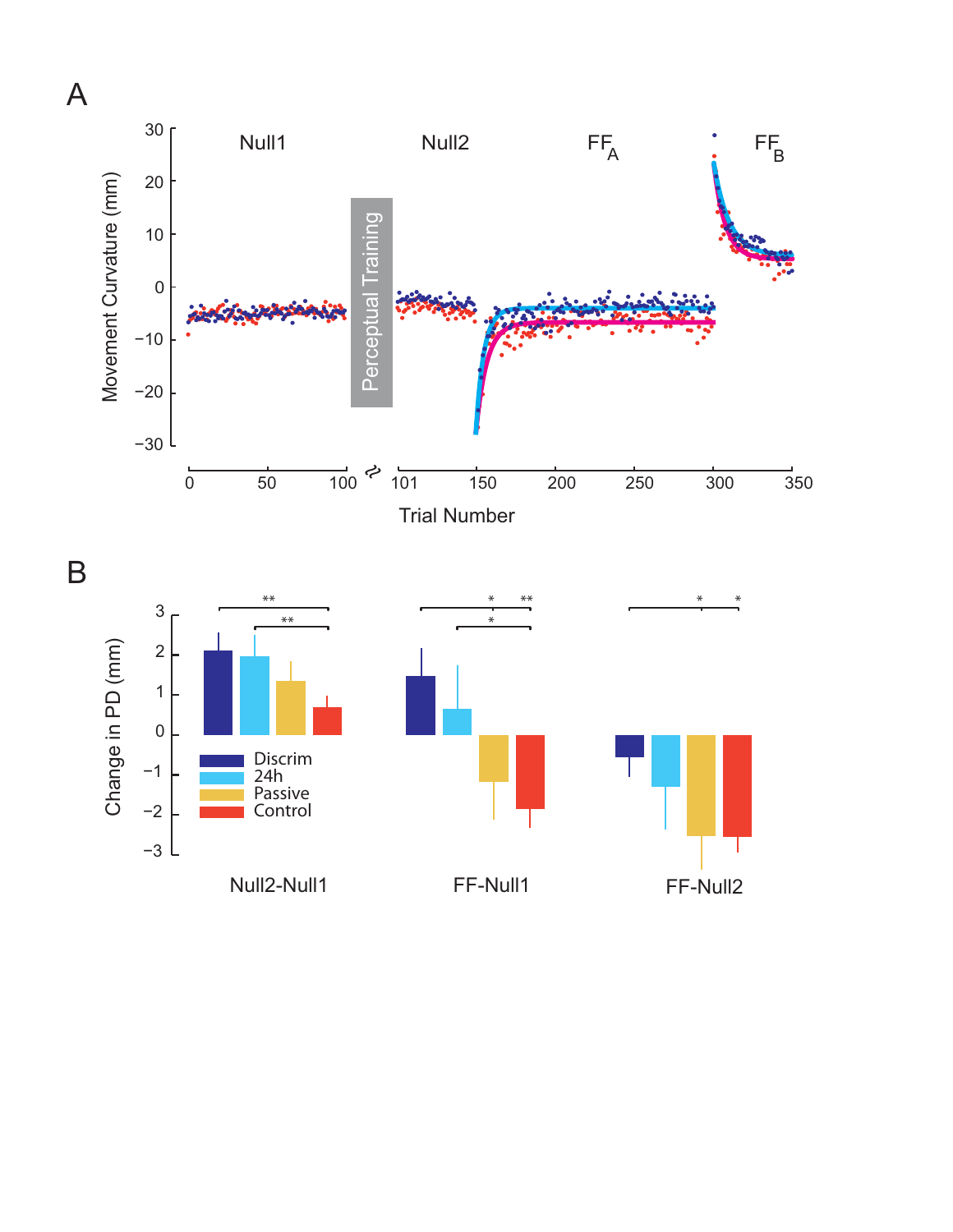

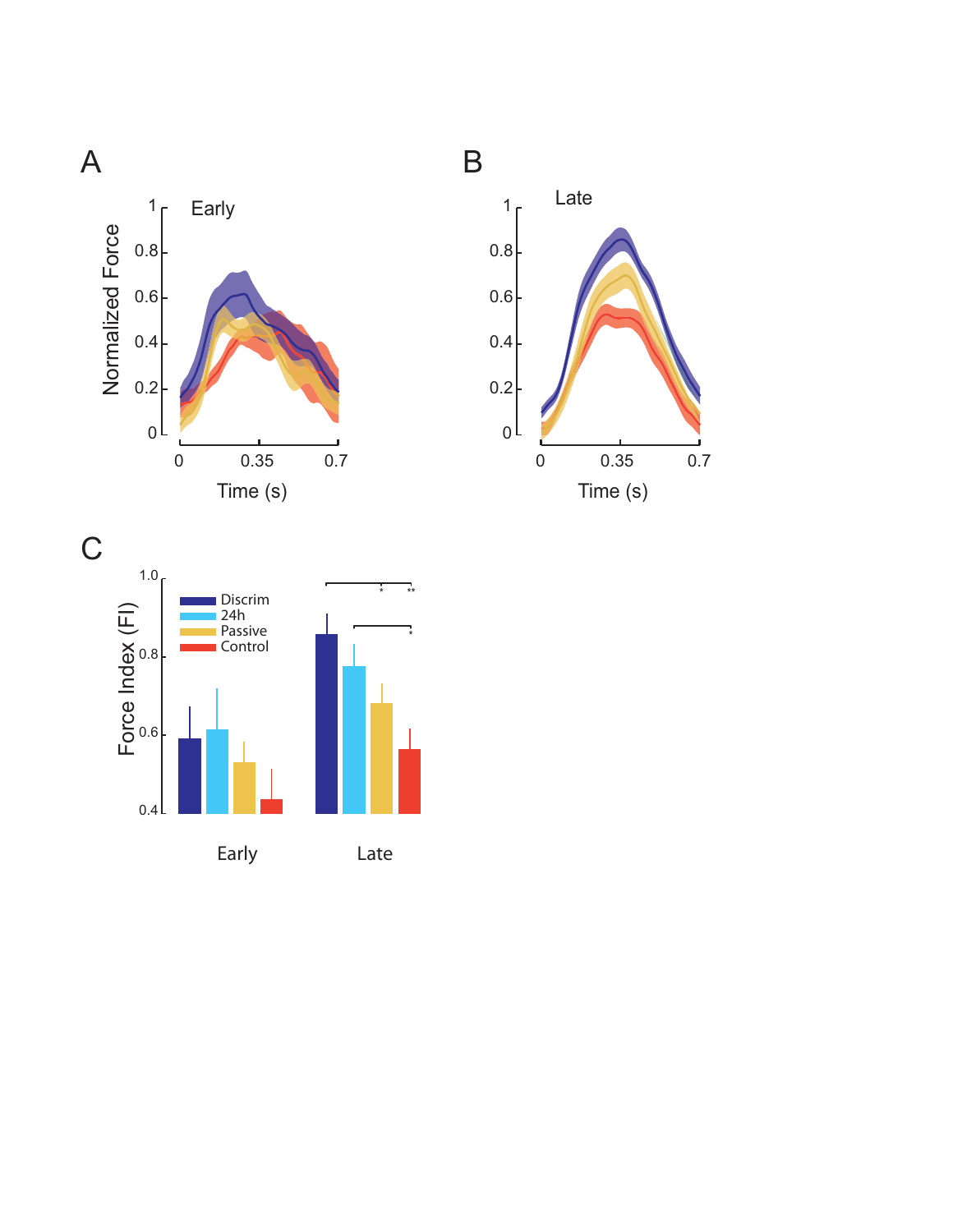